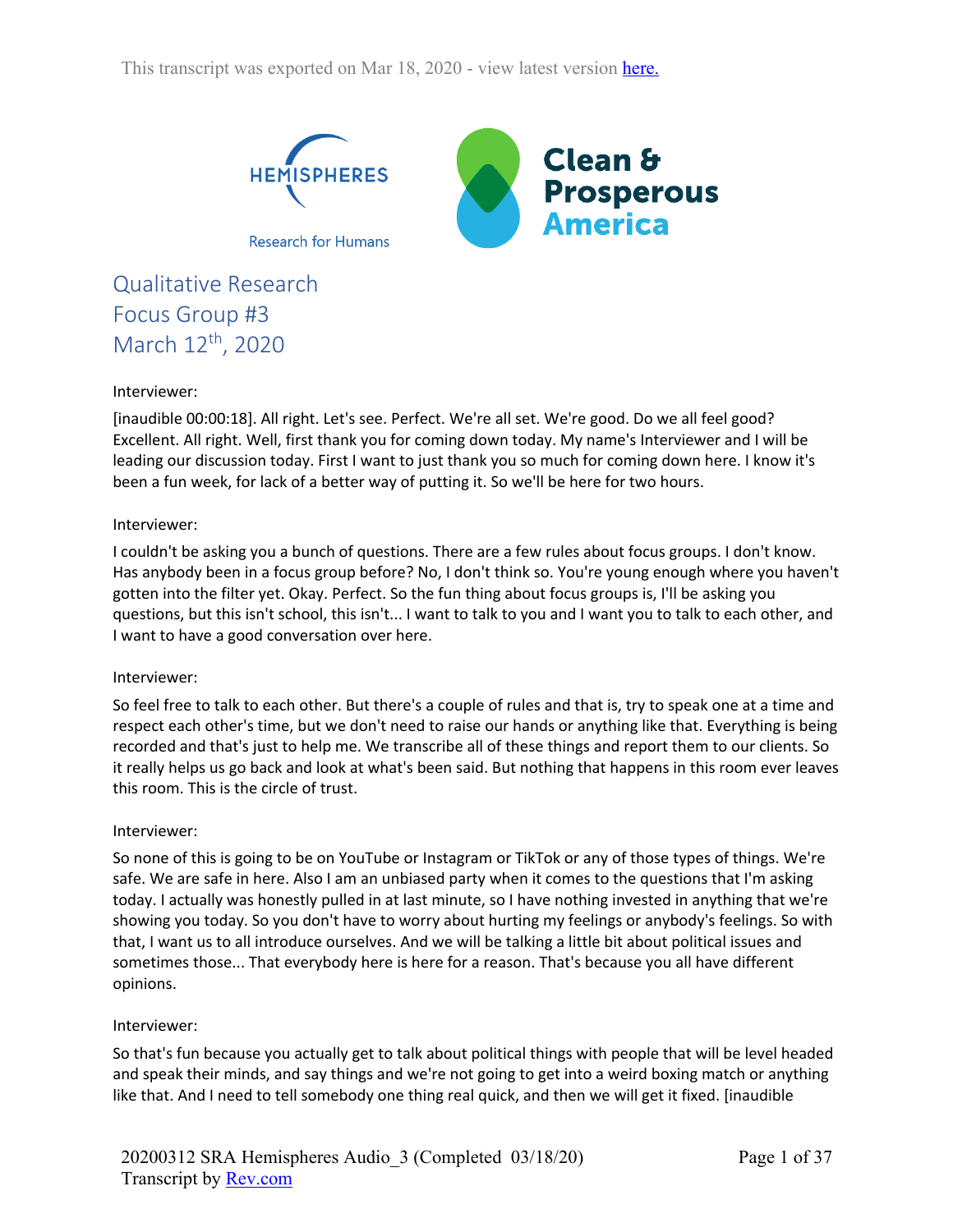00:02:51]. Perfect. Can I get to you [inaudible 00:03:09]? So because of today's viral situation, you get to hang out with Spokane people.

### Interviewer:

And I'm talking normally the clients actually behind this meeting, this mirror, but they couldn't fly in today because they're all under quarantine. So with that said, I want to just go around the room... If you could introduce yourself and tell me how long you've been in Spokane. And then if you had a super power, tell me what you think you would like to have. It could be anything. And I'd like to start in the middle. I want to go with JOC.

## JOC:

Okay. My name's JOC. I've lived in Spokane for about a year and a half. Oh, Gosh. My super power. That's a hard one. It's Google for the brand would be nice.

Interviewer:

Google for the brand? All right.

KW:

KW.

Interviewer:

KW. Okay.

KW:

Well, I'm KW, obviously. And I've been in Spokane for about a month now. I just came from Texas. And if I had a super power, I would love to fly.

JaC:

Hi, I'm JaC. I've lived in Spokane for 15 years before that I was in Mount Vernon. My super power would be super speed, which I've tattooed on me. That's pretty much it.

JK:

I'm JK and I've been here for three and a half years. If I had a superpower, I'd be able to heal wounds instantly.

## CK:

My name's CK. I'm from North of Spokane, but I've been in the area while entire life. And my super power would be able to talk to computers.

MS:

I'm MS. I've been in Spokane my whole life, and I probably read people's minds.

GH: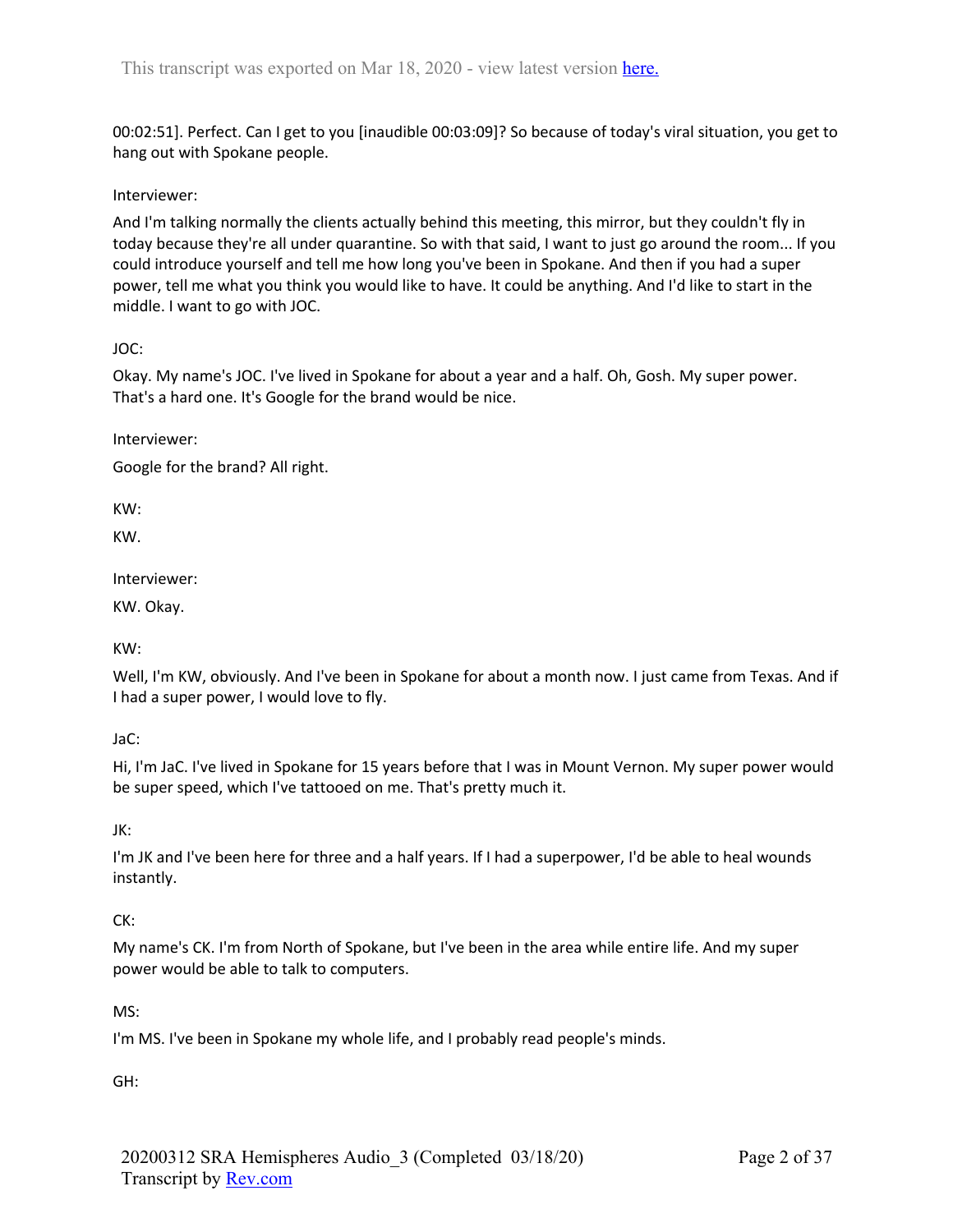I'm GH. I've been in Spokane my whole life. And my superpower would probably be to mess with time. I'd go back in time or stop it, or make a full pass.

#### Interviewer:

Perfect.

# AA:

My name is AA, and I've been here in North Spokane about my whole life, and I really liked the idea of flying.

### Interviewer:

Perfect. All right. Well, before we start talking about things too much, I want to show you a couple of video clips. And so I'll pull them up here. I'm going to show you three videos. And if you want to just take one of these sheets and pass them down. There should be one for everybody. I'll play these to you one at a time. These are some ideas [inaudible 00:06:08] for videos that you might see up [inaudible 00:06:11] Instagram. But they're really rough. So keep that in mind.

#### Interviewer:

What I want you to provide and evaluate in these videos is answering those five questions at the top for each one. But we don't need to worry about details like production value, or those types of things. That's for another focus group. So we're here to just feel what you think about the messages and what they're trying to tell you. And I'm going to start. So the first video is going to be video S, as in Sam. So if you want to write that one down. And I'll play them twice, so you guys can digest them.

#### Interviewer:

Hang on. Let me start because you need sound. [inaudible 00:06:57]. So I'm doing two things here. [inaudible 00:07:06]. This can work. [inaudible 00:08:02] to play it one more time and [inaudible 00:08:03]. I'll give you a few moments to write your thoughts on that. [inaudible 00:09:31]. If you want that pretty good penmanship, I might be in luck. And I don't think I added this. We want to keep our poker faces on while we're watching this, because we'll talk to each other about what your thoughts are. Because that way you don't sweat your neighbor's thoughts.

#### Interviewer:

All right. Our next video is going to be video L, as in Larry. Let me see if I can pull audio. [inaudible 00:11:56]. All right. I want to set it one more time. Try not to spoil anything. All right. Are we ready for our last of the three? This one will be P, as in Paul. [inaudible 00:17:11]. As you're going though, make sure you answer all the questions. And feel free to make sure that each of your boxes are complete and we really want to understand what your reaction is to the video and what they're trying to tell you and what you see is the main message, what new things you may have learned, how is this unique from other videos that you see on the topic? How does it motivate you to vote?

#### Interviewer:

And then once you feel like you've filled all the boxes and you completely feel good about what you've written down, put a star next to the video that makes you most want to go vote for candidates that support climate change action or learn more about them. You feel good.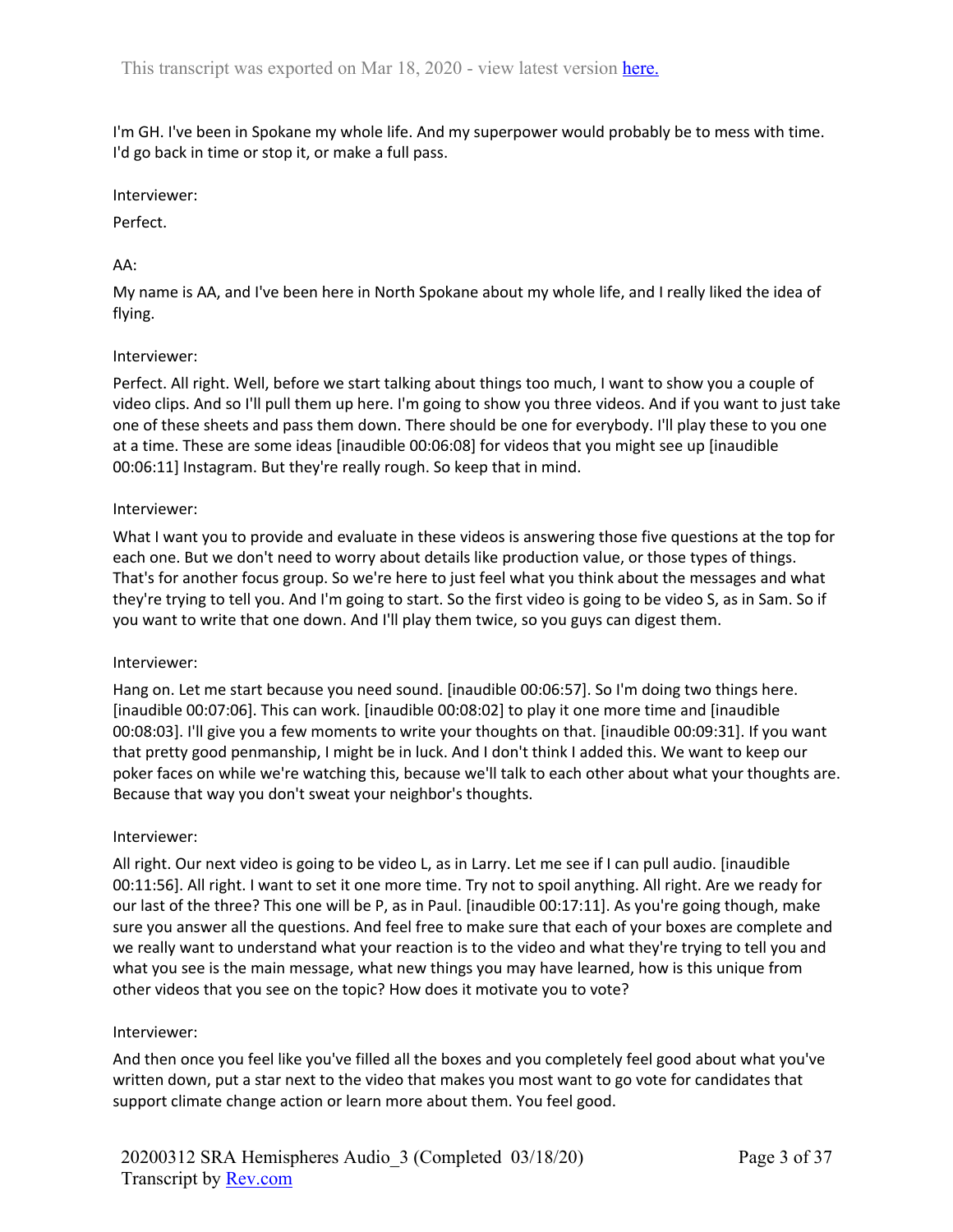KW:

Almost.

Interviewer:

There's no hurry.

KW:

All right.

Interviewer:

I feel like now it's show and tell time, we've been so quiet. So what I would like to know is just... Put all of our letters [inaudible 00:22:53]. S, that was the first one. Then L was the second one, and then P. Okay. Who marked S as their favorite? Who put the star on S, anybody? One. Perfect. And who had L as their favorite? Who gave L a star. All right. You three [inaudible 00:23:28], not miss anybody. JaC, GH and JOC. Okay. And then how many... That would mean the rest of you chose P, is that correct? Okay. I hope everyone has. [inaudible 00:23:40]. It can be questionable.

Interviewer:

All right. So let's start with S. So Charlotte, you were the only one that had S as your favorite. What caused you to do... What made you to put that star on that one?

GH:

I don't know. I think it's important that we watch littering and stuff. And I think we should recycle. Because that's a big help and...

Interviewer:

That's what resonated with you on that one?

GH:

Yeah.

Interviewer:

What about anybody else? Did you have any thoughts on S that stood out? Especially with all these notes we've got here? What was your initial reaction to that one other than it was the first one?

JOC:

It got strong message.

Interviewer:

Okay.

MS: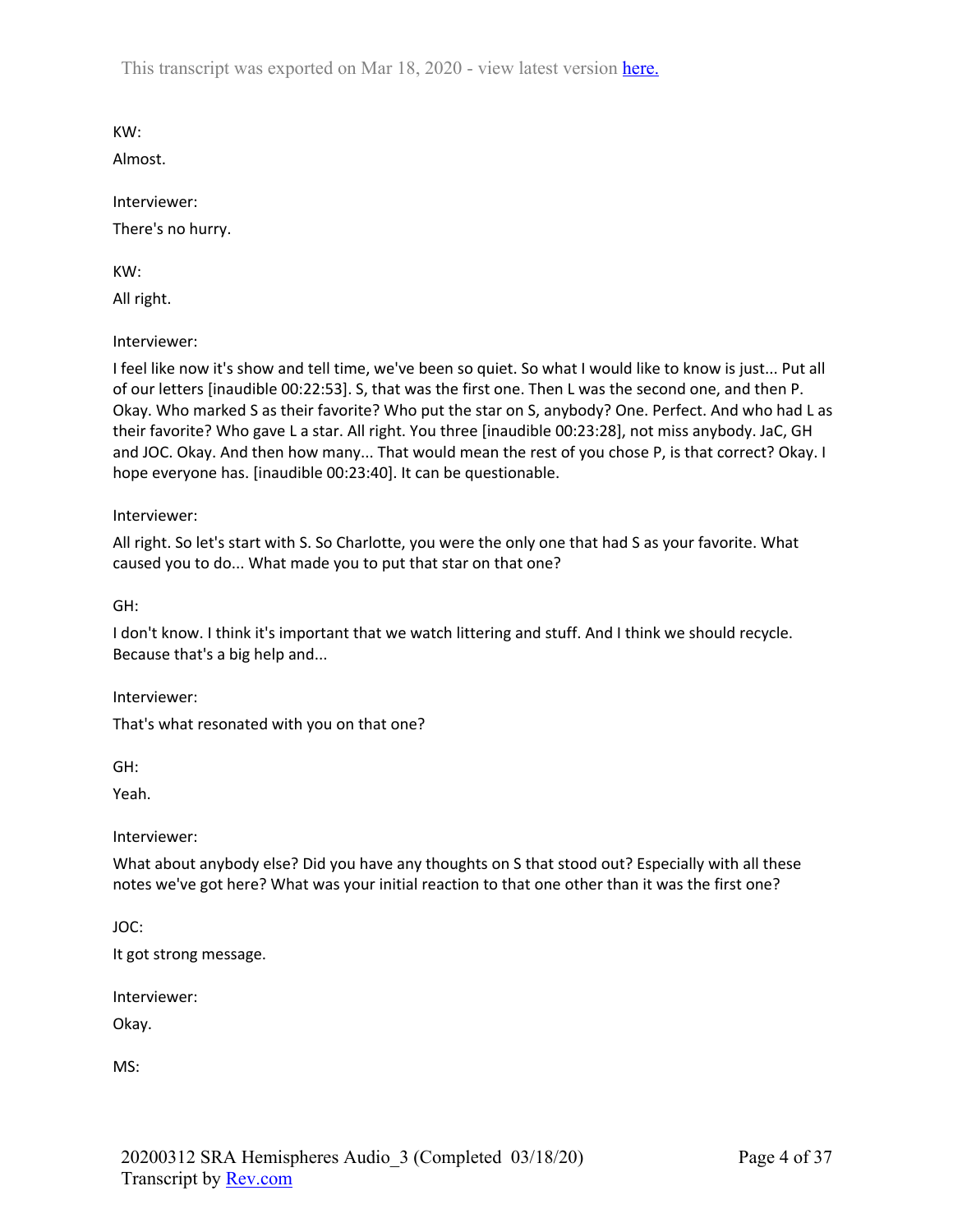Yeah, it's thoughtful. It seemed like a more thoughtful video [inaudible 00:24:45] in your face, "We have to do this now."

Interviewer:

Okay. [inaudible 00:24:50]. All right. The three that selected L as your star, the one that prompts you to support candidates for climate change. Why was that one your star?

JaC:

Well, that one had more of an encouragement message showing that Spokane pollutes, which I didn't realize it pollutes as much to the video. Because it just shows that it's polluting so much. So I feel like it's more important to stop pollution more than anything.

Interviewer:

Okay.

JK:

My reaction was concern and inspiration, which is to me a call to action, to make better choices, conscious choices while you're grocery shopping and things you do every day.

AA:

One of the things I thought is that it didn't... It was the least of things. I thought it gave a direct like this is what's going on, this is what we need to do about it. It prompts you to do research into what's actually going on, and proposes an actual solution.

Interviewer:

Cool.

GH:

One thing I liked about that is that it had a little bit of information that I thought a lot of people didn't know.

Interviewer:

Which was?

GH:

That the government actually subsidizes industries that are harmful to the planet. I don't think everybody knows that. But that's pretty cool.

Interviewer:

And P. P was our most popular one with four of you. Although we've got an even split on most of these. So my P supporters.

KW: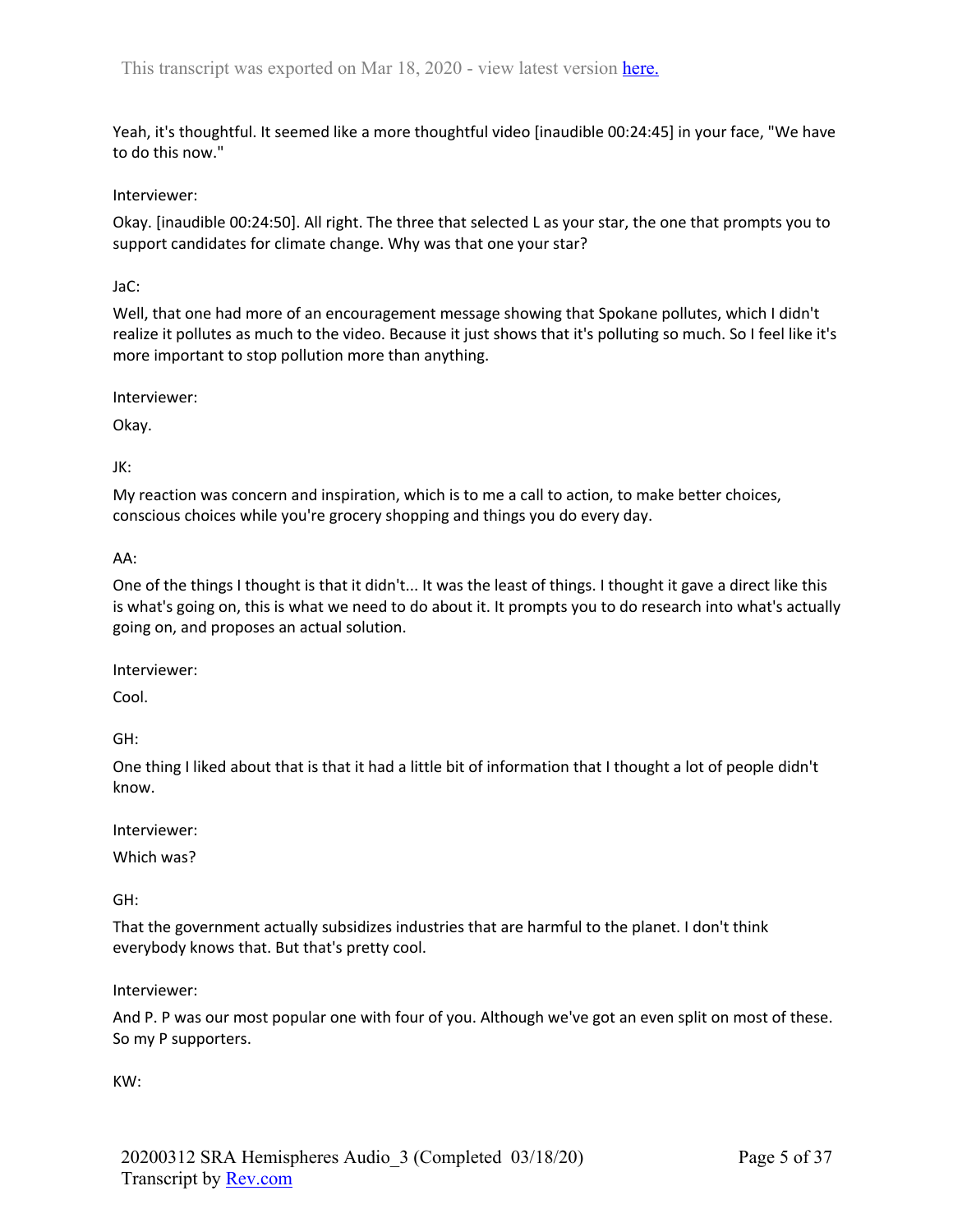I thought it was just really high energy, and when things are more high energy, you tend to gravitate towards them more, at least for me.

### AA:

As I hear pretty high energy pretty... I feel like it had the biggest call to action.

### JK:

Yeah. I thought that one was really concise. I feel like that one's the shortest, so it got to the call to action quicker. But it had the same strong unifying message as the first one, but with this more powerful call to action, like the second one.

Interviewer:

Okay.

## CK:

I think addressing climate change itself was a lot bigger than the other two, which was just clean energy and pollution, which do contribute. I think addressing climate change as a subject was a bigger priority and more meaningful.

#### Interviewer:

Cool. What do you think are... What do you think these videos are trying to tell you?

JK:

I think they're trying to tell you to remember climate change in the environment when you're building, and making decisions.

#### Interviewer:

Did anyone try to tell you something different than the other?

MS:

No. I feel like all three of the videos pretty much had the same main idea, which was positive choices for the environment.

#### CK:

Yeah. All of them address that it doesn't matter what side are voting for, that it's a relevant topic for everyone.

#### GH:

Yeah, [inaudible 00:28:22].

#### CK:

It was more of getting against Democrat or Republican or red versus blue. Just that we all need to do it, that was topic in every video.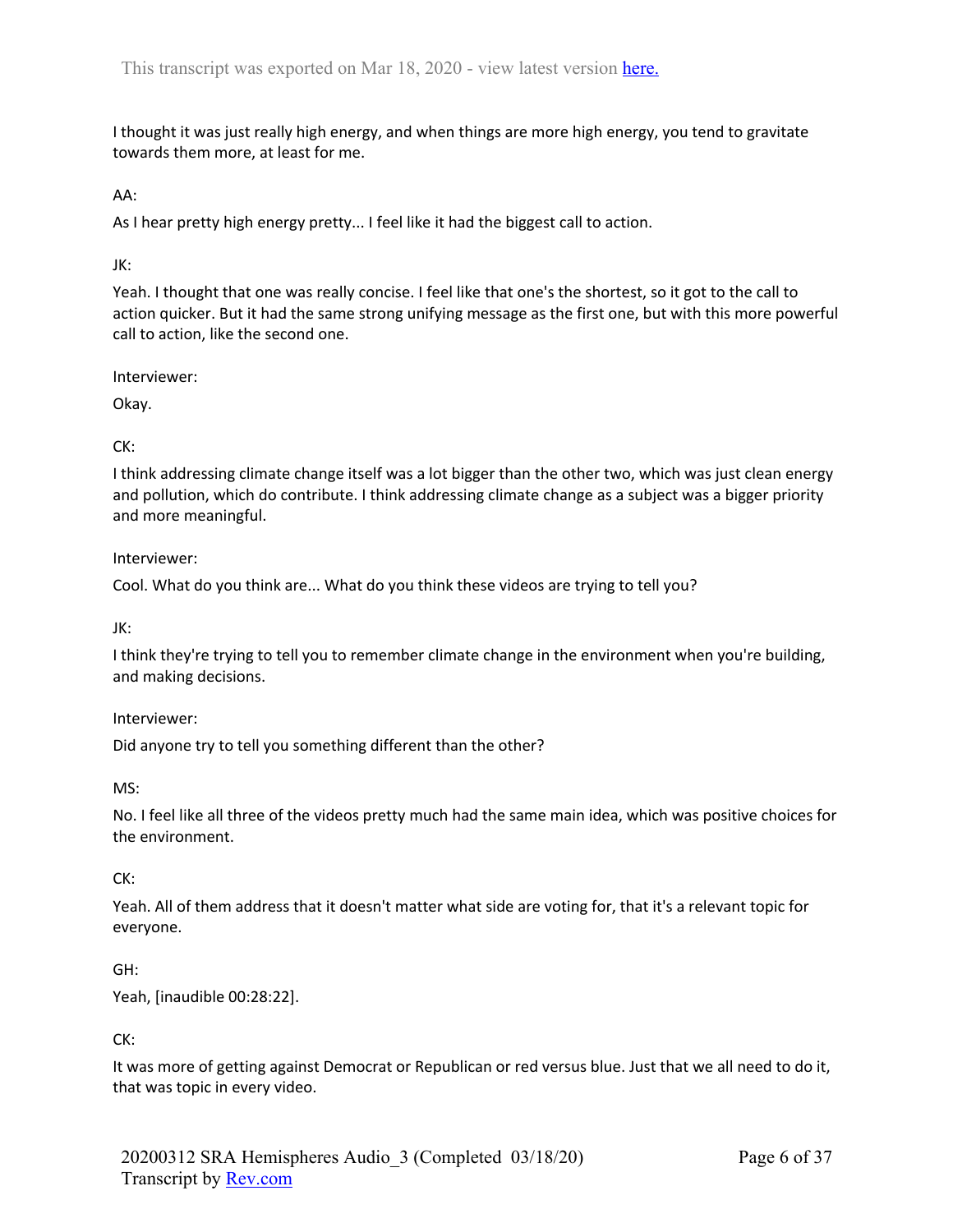## Interviewer:

So did any of the videos tell you anything new? Did you learn anything from any of them or not necessarily or inaudible? No? All right. How would you say for any of these videos unique from what you already see on this topic that stand out to you?

GH:

Definitely they were all positive.

Interviewer:

All positive. Is there any one that stands out more than the others or...

JK:

I think video P was a little bit unique when it showed all those images of people helping each other and working on teams. That was pretty moving.

Interviewer:

Like the coming together of [inaudible 00:29:31]. Would you say or do you feel like the messages and what the videos are trying to say... Is what they're trying to say believable to you? Do you believe what's being said in those videos? Is there anything that you want to draw in?

AA:

I think they're very vague.

Interviewer:

Okay.

AA:

Because [inaudible 00:30:11]. Yeah. Especially the first one, it's making an energy affordable. What does that mean? Unless it's the government lowering prices, it's also ramifications. It's like, what does that actually look like? Because I don't know. I'd be very hard pressed to go for something that I don't know exactly what it means they're doing.

JK:

I agree with you. And I was waiting for them to say, "Vote for [inaudible 00:30:40] or something." But I didn't really get a clear message from the first one, especially.

Interviewer:

Sure?

JK:

Yeah.

CK: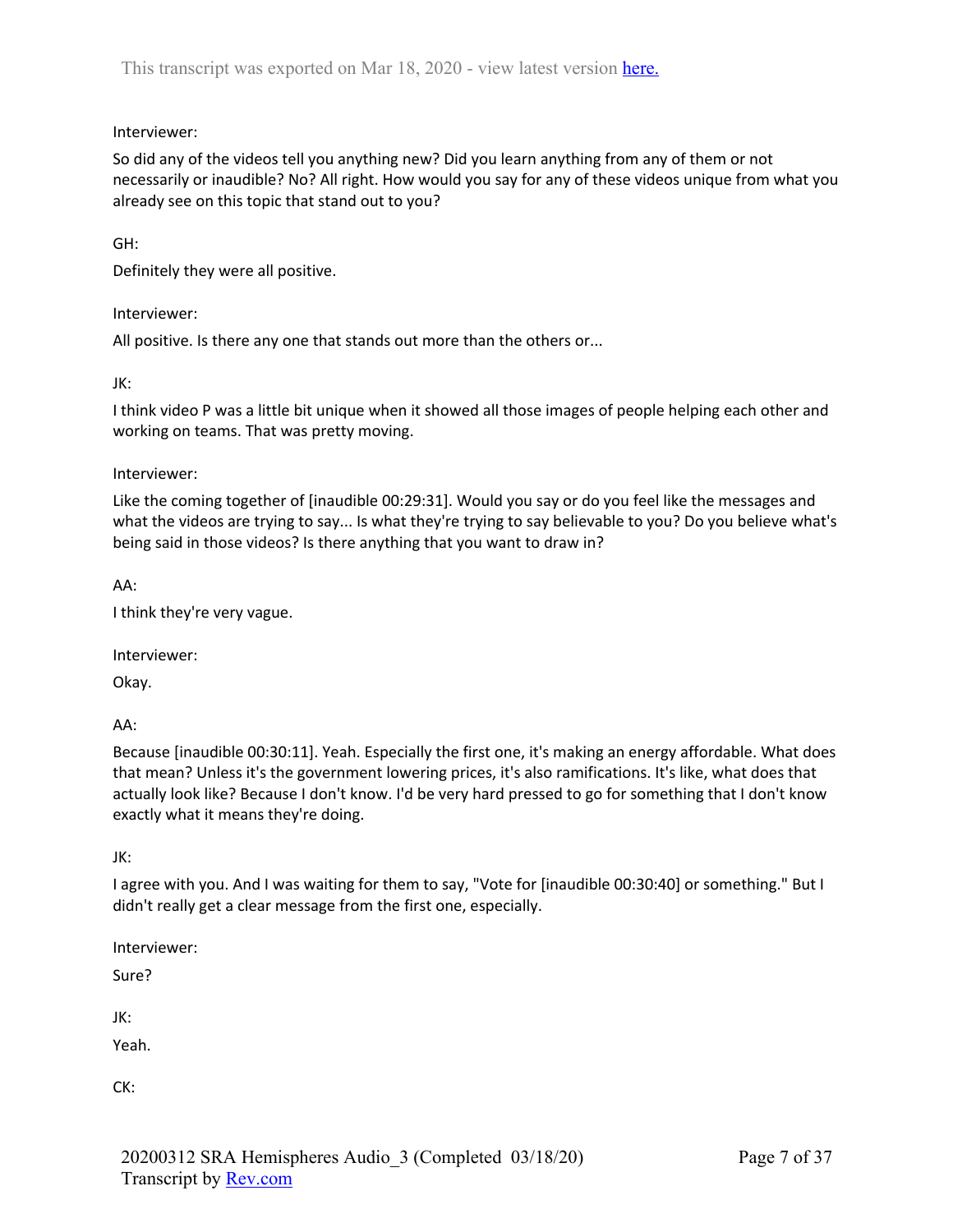# All the videos were too short to explain that much or [crosstalk 00:30:51].

JK:

They're just like remember.

CK:

They're just about 30 seconds and it's split through, "Just remember to vote. This is what you're voting for."

### Interviewer:

Does any of them do a better job than others at conveying that message about voting?

GH:

Video P was more descriptive than the first two, in my opinion.

Interviewer:

How is that?

GH:

Well, I don't know if it was longer as far as seconds ago. But it described to me with the visuals that, okay, so the problem with pollution or whatever, with the people living in other areas, not speaking the same languages or whatever the case may be, having different opinions on voting and things like that. So it just shut off all that down and brought it here. Like, "Hey, everybody can do this, you just need to have one objective."

Interviewer:

MS you're quiet. Actually I'll do my part [inaudible 00:31:53].

MS:

I think the video P was more telling, just because-

Interviewer:

Like descriptive telling?

MS:

... yeah. I think that we have taught the team to change. You can't change anything by yourself.

KW:

I feel like it was more visually okay, then too I feel like more images pass through the screen. And the other two, I feel like there was more cuts and more pictures of different things. I'm pretty sure it, because video L had the video of the smoky sky and then the cars flood. And then video P had multiple different pictures, different things like the... I'm pretty sure video P had video swamp or something that didn't look right.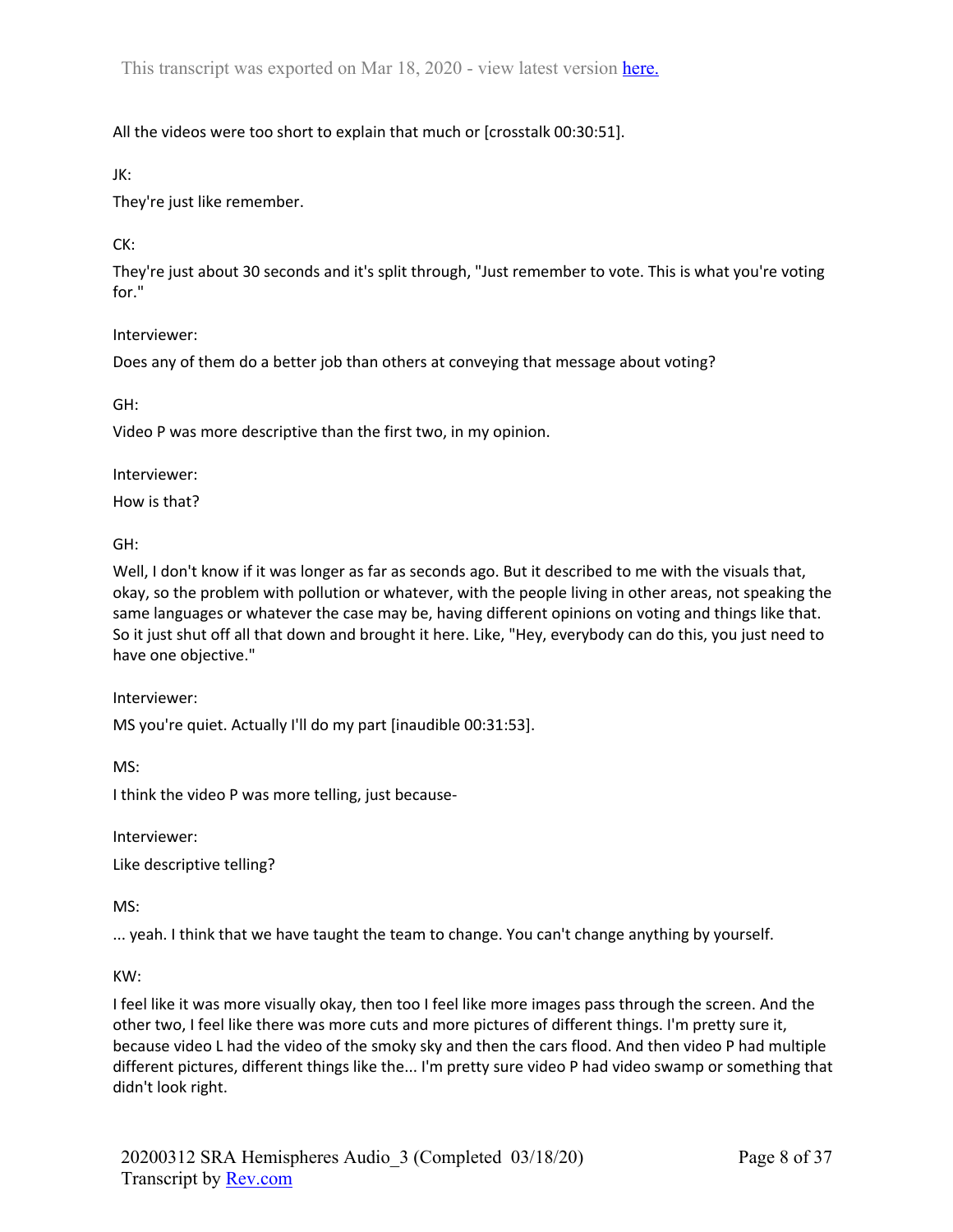## Interviewer:

[crosstalk 00:32:53]. Go for it.

# JK:

Video P address climate change as a problem explicitly. It say Americans are good at solving problems and climate change is a problem. But the other ones didn't really explicitly say there's a big problem that we have to solve like video P did.

## Interviewer:

Perfect. Do you think any of the videos do a better job at driving action to you? Just think about yourself. Did any of them do what you think the video ask you do? Which one does the best job?

## JOC:

I think that L encouraged me to do research into the effects of the pollution on the specific wildfires and certain events. Because the rest of them seem like they're very general and just climate change is supported. And it doesn't really prompt any further thinking. It's just that's it. And it has a clean ending and you just get the basic message that they want you to vote on the side of climate change.

### Interviewer:

Do you think there is enough education in these video clips to help drive action? Does it need to be presented in a different way for you?

## JK:

I think that people are more driven to act when we see numbers, for example. I think that they should have more information. I don't think that they taught people in that there was remember climate change.

## JOC:

Everyone knows about climate change.

JK:

Yeah, everyone knows. I agree.

## Interviewer:

Does it help the case on helping make the videos believable if there's more numbers or more details? Is there a point when it's too much?

#### GH:

Well, I mean, there are short videos. I mean, I don't know how many numbers you can throw on somebody's face and then actually comprehend it. But I think that, yeah, the more numbers, the more you can comprehend what's going on. Like she said, it's just like, remember rather than, "This is what's happening, these are the real numbers. You have to do something about it."

#### CK: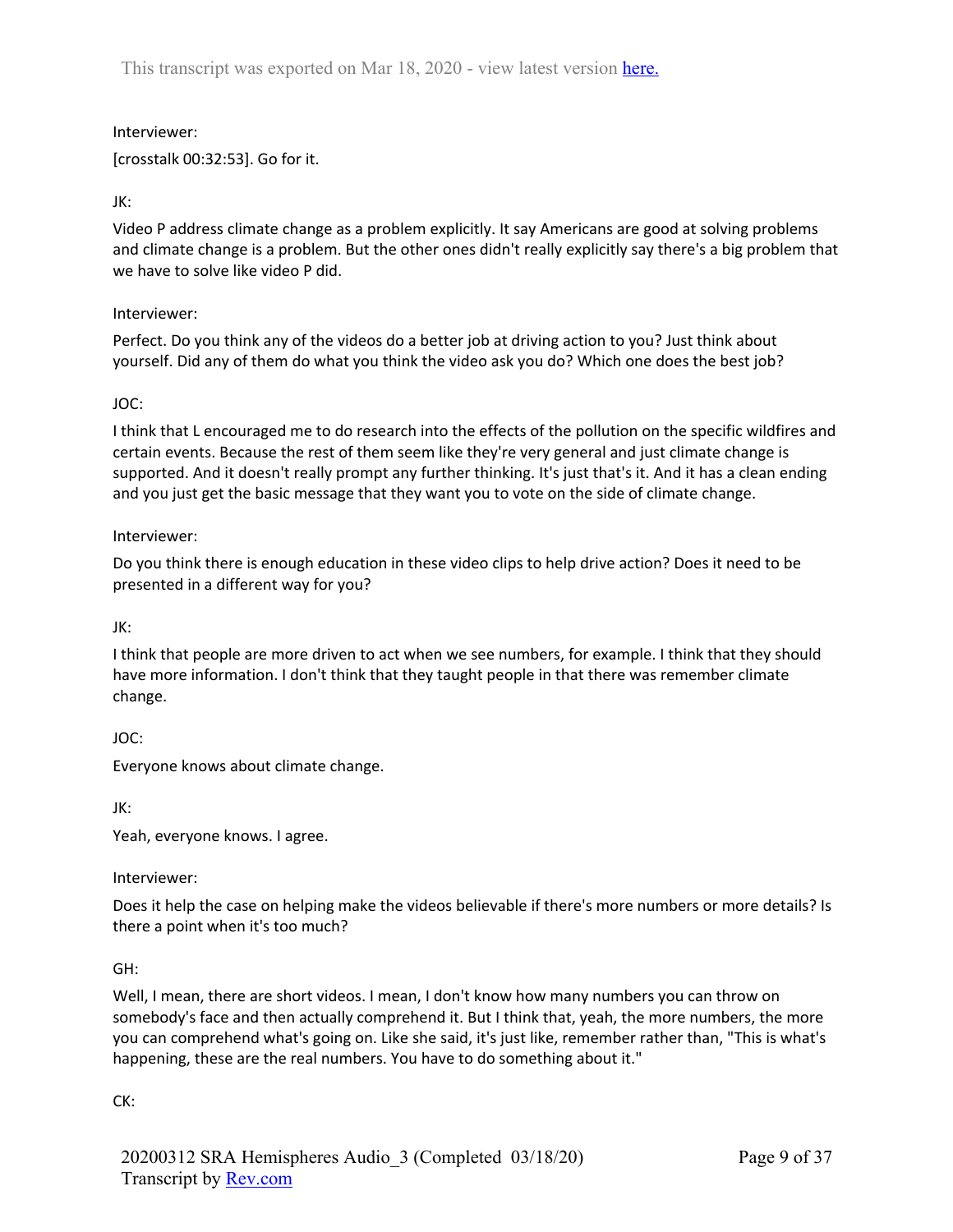I don't think it really matters unless people care about the topic. Because no matter how the video is presented, if it's something that's not really relevant to you or that doesn't really peak interests, they're not going to watch it or care about what it's saying.

### Interviewer:

How would the video have information in it for you that piques your interest?

### CK:

Like I said, I liked video P because it talked more about climate change rather than just clean energy and pollution. Because climate change as a whole is a lot bigger topic than those two. And it's something that I think should be addressed more thoroughly.

### Interviewer:

What about any discussion about jobs or personal savings on investments in it? Do topics along that line resonate with you? Most of you hit on them climate change element of it, but what about the economic side of that?

### AA:

Wasn't it video L where they said having green energy creates more jobs?

Interviewer:

Mm-hmm (affirmative).

## AA:

I think that would be a pretty good [crosstalk 00:36:46].

#### Interviewer:

Does that topic drive more action from you versus climate change or which story sparks at least some interest from you?

#### JK:

I think that when they got into the economics, it was overshadowed by the clean energy messages. But when they said that switching to green energy would create more jobs, I thought that that part was pretty effective because maybe people don't think about that very much when they're thinking about the climate change discussion.

#### Interviewer:

Do any of these videos create urgency for you to take climate action or vote?

JK:

I think L and P, they have pretty strong direction [crosstalk 00:37:47].

Interviewer: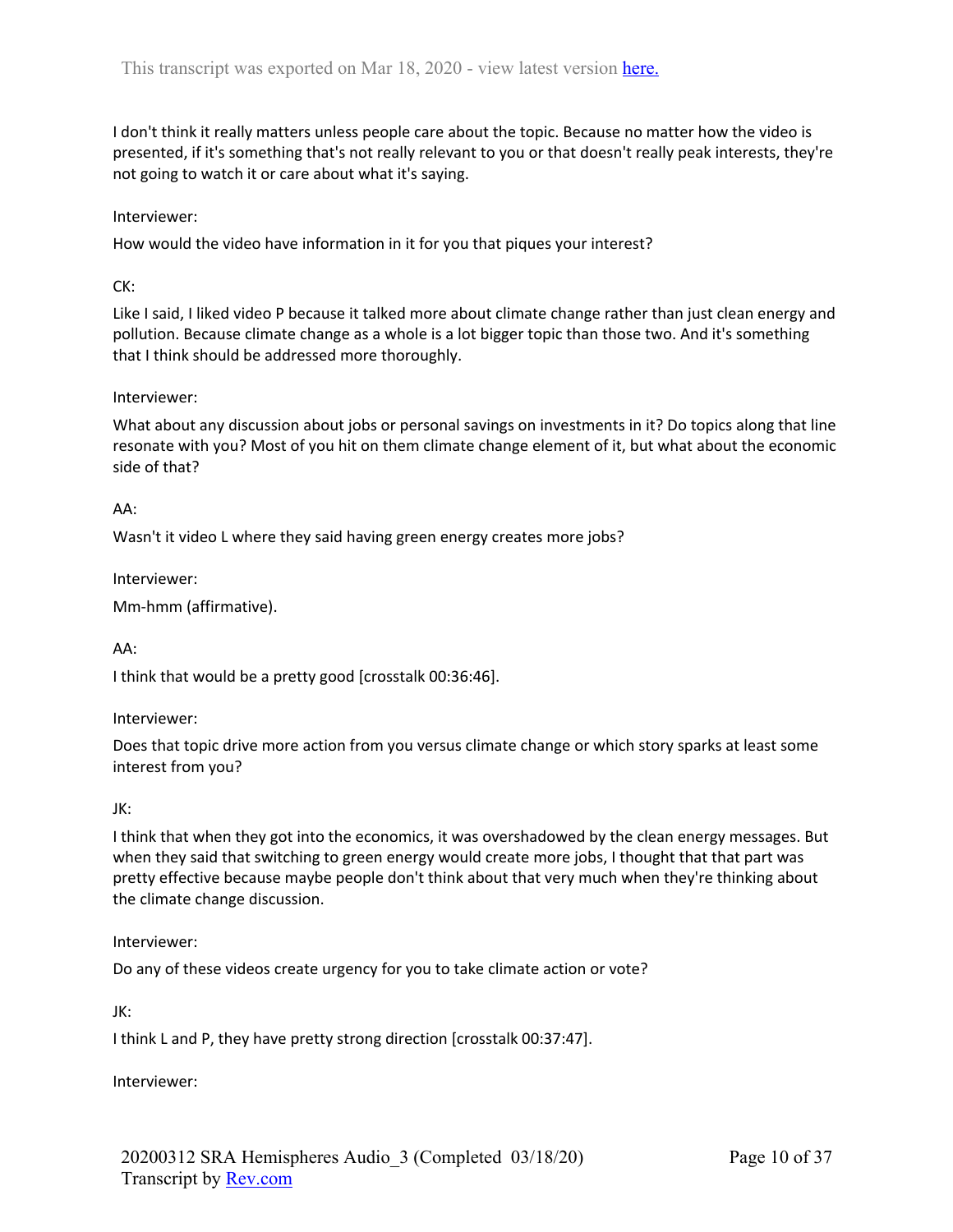So an enigmatic question or you. Would articulating the direction of, say, the current political administration in an objective and factual, nonthreatening way encourage action? Did you know the current administration is doing X, or are you okay with the fact that the current administration is doing X? Do those types of messages change your urgency, change your thoughts about the message?

### JaC:

I think it depends on what they're trying to be. If you bring up that question in the video, then you're essentially revealing that this is... I mean, I already assumed that it's paid for by people on the democratic side. So I feel like it's almost weird to be elusive about that, which side you're on, if you know what I mean?

#### Interviewer:

Weird because?

### JaC:

Because they're trying to make it about unity, especially in P. But if you're coming out and saying, "You guys need to be unified, but you need to vote for a Democrat." It's like, "Are you prioritizing the climate or you're just prioritizing your party."

#### Interviewer:

Okay. That makes sense.

### JK:

I agree with that. I think that it can change urgency, but it's really quick... The way that videos are today, that they're openly biased and it's okay to be openly biased a lot. Saying something, even if it's mostly objective, it can make me think that a video or a picture is biased. It's really easy for me to think that it's not as objective as they're trying to make it out to be, like you said.

#### Interviewer:

All right. Now we're really going to test my math. I want you to, in that white area, area in the upper right of your notepad. On a scale of 10 to zero, so zero's the bottom number of scale and 10 is the top. I want you to just put a number down for your response to this. How urgent do you think it is for people, companies, or governments to take action to take care of the environment and relieve human impact on the earth? I'll read that one more time. On a scale of zero to 10, where zero is not at all urgent and 10 is extremely, then how urgent do you think it is for people, companies, or governments to take action to take care of the environment and relieve human impact on the earth? [inaudible 00:41:22].

#### Interviewer:

All right. Let's go around the room and I'll just let you reveal your numbers, and I'll put them on my little chart. I'll start the back, JaC?

JaC:

I put a nine.

Interviewer: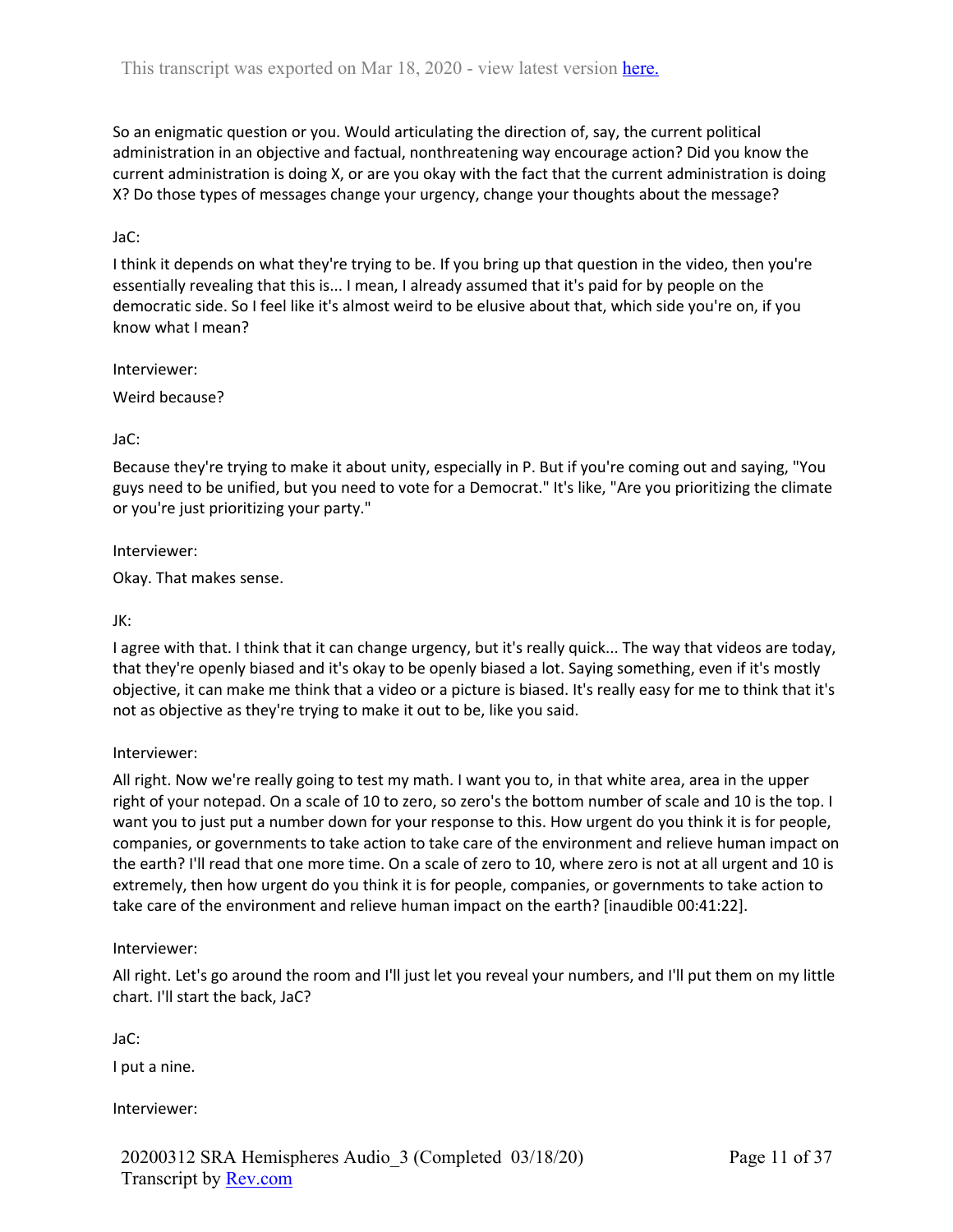JaC's a nine. KW: I had 10. GH: 10. CK? CK: I had 10. Interviewer: 10. GH: Seven. Interviewer: Seven. MS: I had eight. Interviewer: Eight. AA: Nine [inaudible 00:42:03]. Interviewer: Nine [inaudible 00:42:03]. All right. JOC: Seven. Interviewer: Seven. KW: Eight. Interviewer: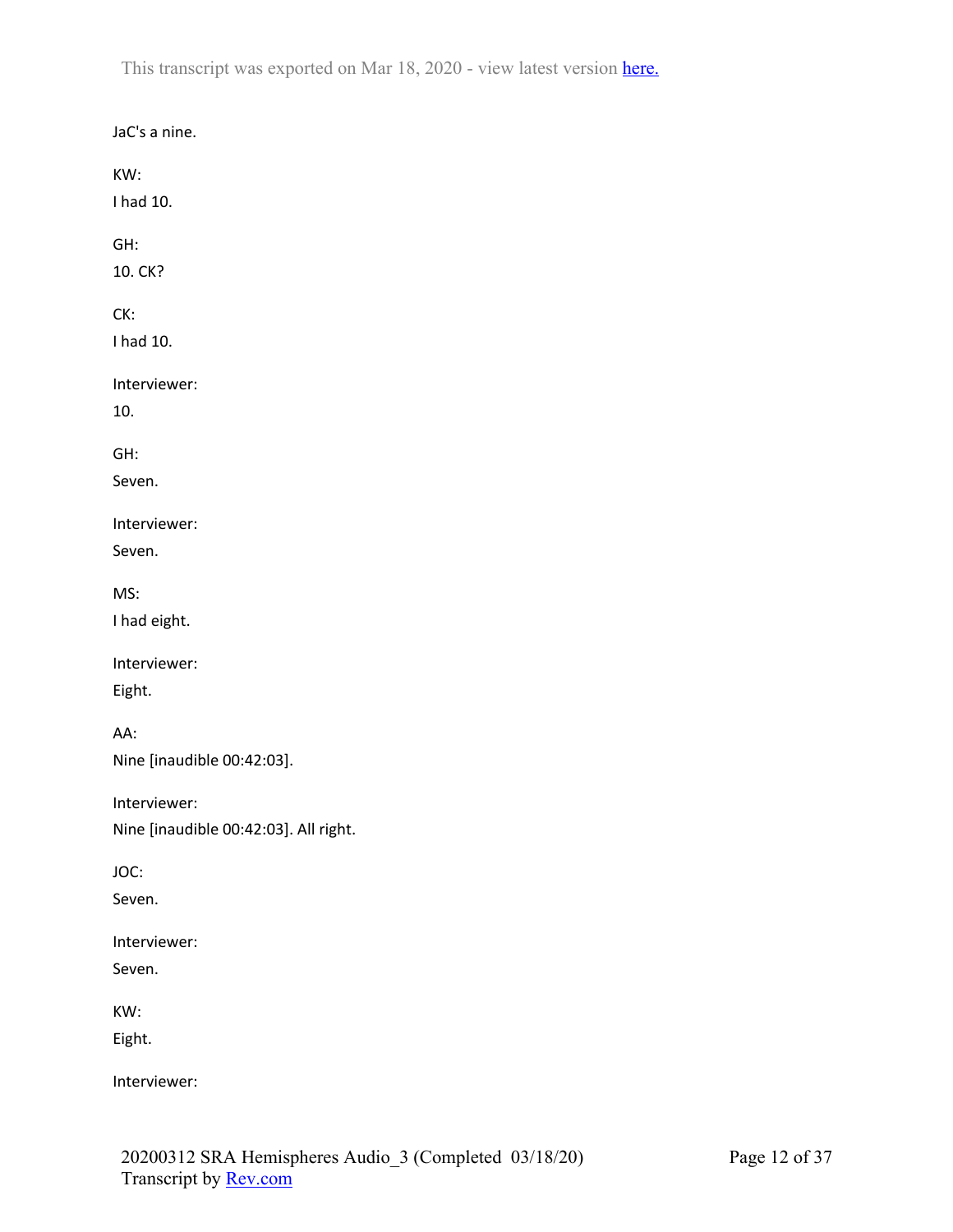Eight. All right. [inaudible 00:42:23] about five. So my two 10s... I think I'll start with my seventh. So my seven [inaudible 00:42:50]. Why do you think this isn't... Why is it seven? It's not extremely urgent, but it's not... Why is it not urgent at all?

# JOC:

I'm with you on the urgency, but not on the methods. Because you said people, companies and government. I'm right there with the people, right there with the companies, not as much there at the government though, especially with the current proposals such as like the green new deal, I find to be very unpalatable way to deal with the issue of climate change, essentially overthrowing the entire economy, in terms of saving the planet in a country where we're the second most contributor, but not doing anything.

## JOC:

And not holding other countries accountable to doing the same thing, but essentially dooming our country to economic turmoil for the name of saying we can help the climate.

## MS:

Yeah, I agree. We need more people than just us to change. And that's it. I don't know.

## Interviewer:

So it's not more urgent because, there's other things that occur. And you answered this. So in order for it to be to help change that urgency, or what needs to change to make it for MS and JOC? At what point or what thing changes to make it 10?

## JOC:

I guess if it could show me that we're all going to die in a year unless the government does something about it, then-

Interviewer:

That makes sense.

JOC:

... I don't know. I don't like the proposals that have been floated.

## Interviewer:

That makes sense. My 10s, you are so enthusiastic about this. Why is it very this be extremely urgent matter? Argue your side of the coin for me.

## JOC:

The last few years have had more global disasters than we've had in the last 50 years between tsunamis, hurricanes, earthquakes, big earthquakes that rattled countries, buyers. And it's been a lot pointed towards global climate change just because of how our footprint is affecting things around the world. Just in Washington, in the last couple of years it's been extremely hot and dry, we've had a lot of fires and we've had some really bad winters that don't really help make it better for those summers.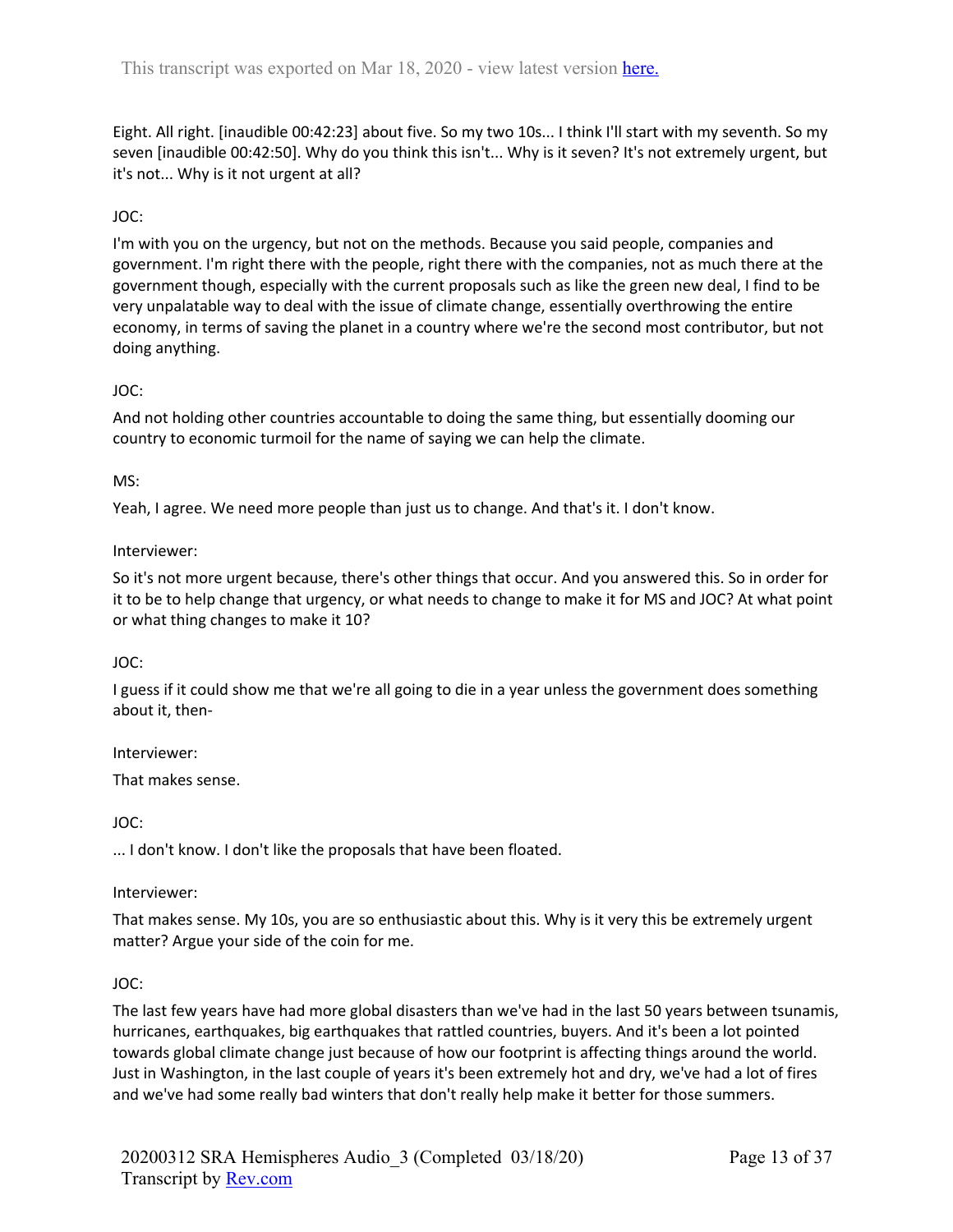# JOC:

And I think it's a relevant topic for everyone, but too many people just pushed aside because it's not... Like what you said, we're not going to die in a year. So a lot of people acknowledge it, but care enough to do anything about it. And if it keeps going like that, then it's got to be pretty fast before it is just, "Okay, we are going to die a year because no changes have been implemented because of that."

### Interviewer:

Sure. A long standing inaction increases urgency. JK, you put a 10 too, right?

JK:

Yeah. Well, I think that the urgency is a 10, but I'm with JOC of that I really don't trust the government or corporations to actually make decisions that are going to really protect the planet. I think it's really urgent because people are getting really sick from toxicants in the air, the water. And I think that that's mostly because of industries that are really harmful to the planet.

## JK:

And I think that over the years we already knew that the way that we industrialized was going to have effects on our planet, we already knew for decades now. And I just don't think that after what we've been shown, there's any reason to believe voting for climate change action is actually going to lead to the government putting restrictions on businesses that are hurting. I don't think that that's going to happen. But I think it's urgent that we do because people are getting sick. But I'm glad I could elaborate because I agree with JOC, I don't really think it should be in their hands after what we've been shown so far.

#### Interviewer:

Sure. That make sense. Do you think that the industrial pollution [inaudible 00:48:02] and those types of things, do you see that as a local issue? Do you see that as a national issue?

JK:

It's worldwide. It's totally worldwide. All of our water is polluted now. We've depleted like nutrients from our environment forever.

## Interviewer:

Do we have issues like that... Those global scale issues, do you think that they're here in Spokane as well?

JK: Absolutely.

Interviewer:

How would you articulate them?

JK: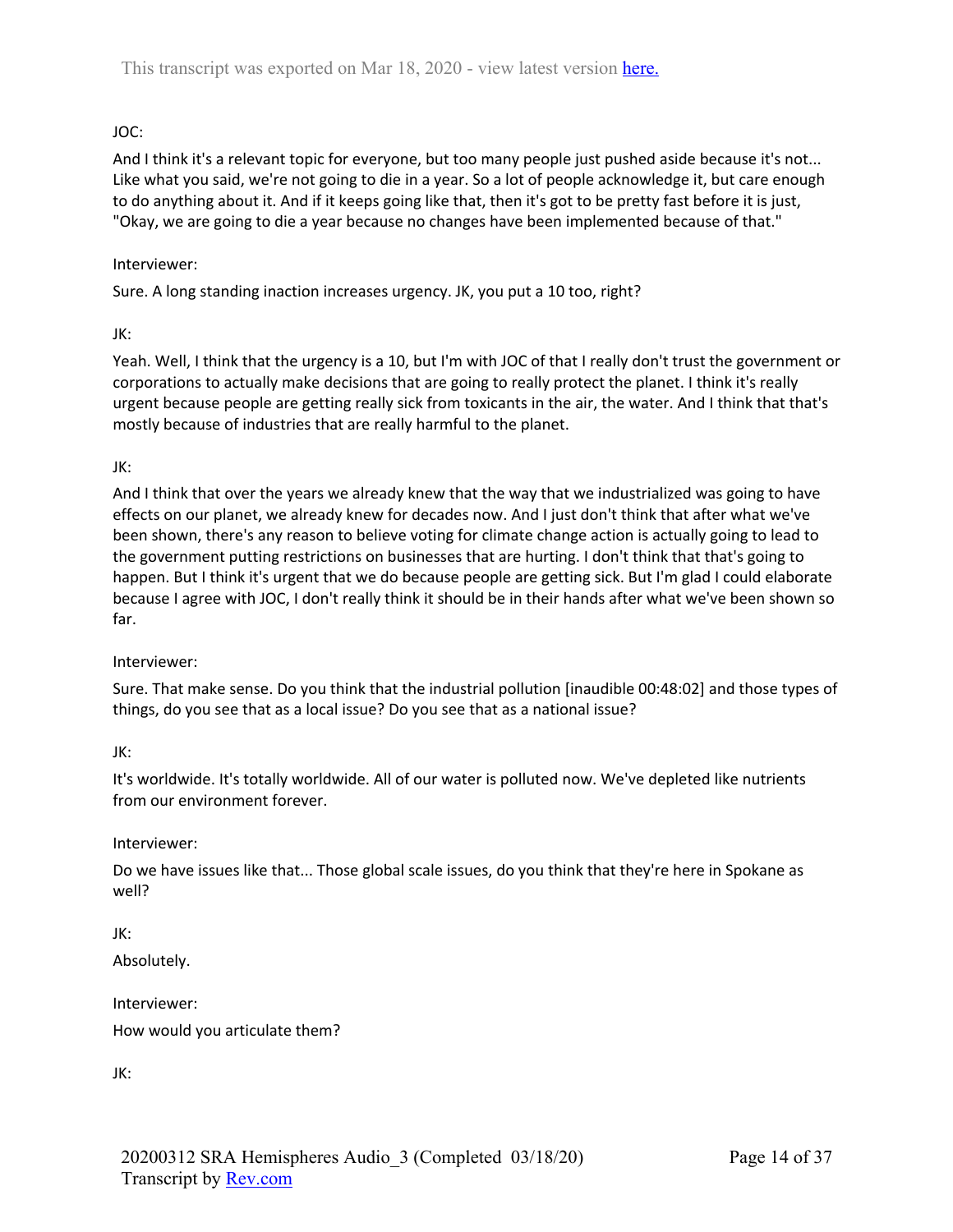For example, chemicals that we use to clean our water, they're really harmful. Just like bacteria we're trying to get out of our water, very harmful pharmaceuticals. They're everywhere. They're in the soil, the air, the water, here in Spokane too.

### Interviewer:

MS you're new to town. Do you feel like Spokane has more climate more local issues than what you've seen in Texas?

#### MS:

Well, honestly, I haven't been here long enough to really observe that and give you any knowledge or answer. This is-

Interviewer:

Boring.

MS:

... yeah.

Interviewer:

I think just want to hear from everybody because, why not? What are the reasons to take action or take care of the environment and what are the... Okay. So let me read this completely. What are the reasons to take action, to take care of the environment and relieve human impact on earth? So how do these actions benefit humans? If you were to tell me the reasons why to take action, how would you phrase it? I feel like the CK can start. It's a big question.

CK:

I would say longevity. Like I said, I feel like people are aware of the topic, just don't really care enough or know enough or don't want to look into it enough to learn about it. And it would be a lot better in the long run to look at it close right now than to wait until it becomes a very big issue that we have to act very fast and abruptly on.

## GH:

Makes sense. I agree with him. That's why I chose eight. Because I feel like it is a serious problem and we do have to start paying attention to it now. But it's not at a point where it's like, "Oh my gosh, this is very, very, very serious to take extreme action."

#### Interviewer:

AA what reasons would you put out to take action and take care of the environment?

AA:

You mean terrible to react in a awful way. I think it's more important to be proactive, especially for the environment. Because how can you take care of environment when it's on fire or you're dead? I mean you could have said, "Oh, I should probably take care of this 10 years prior."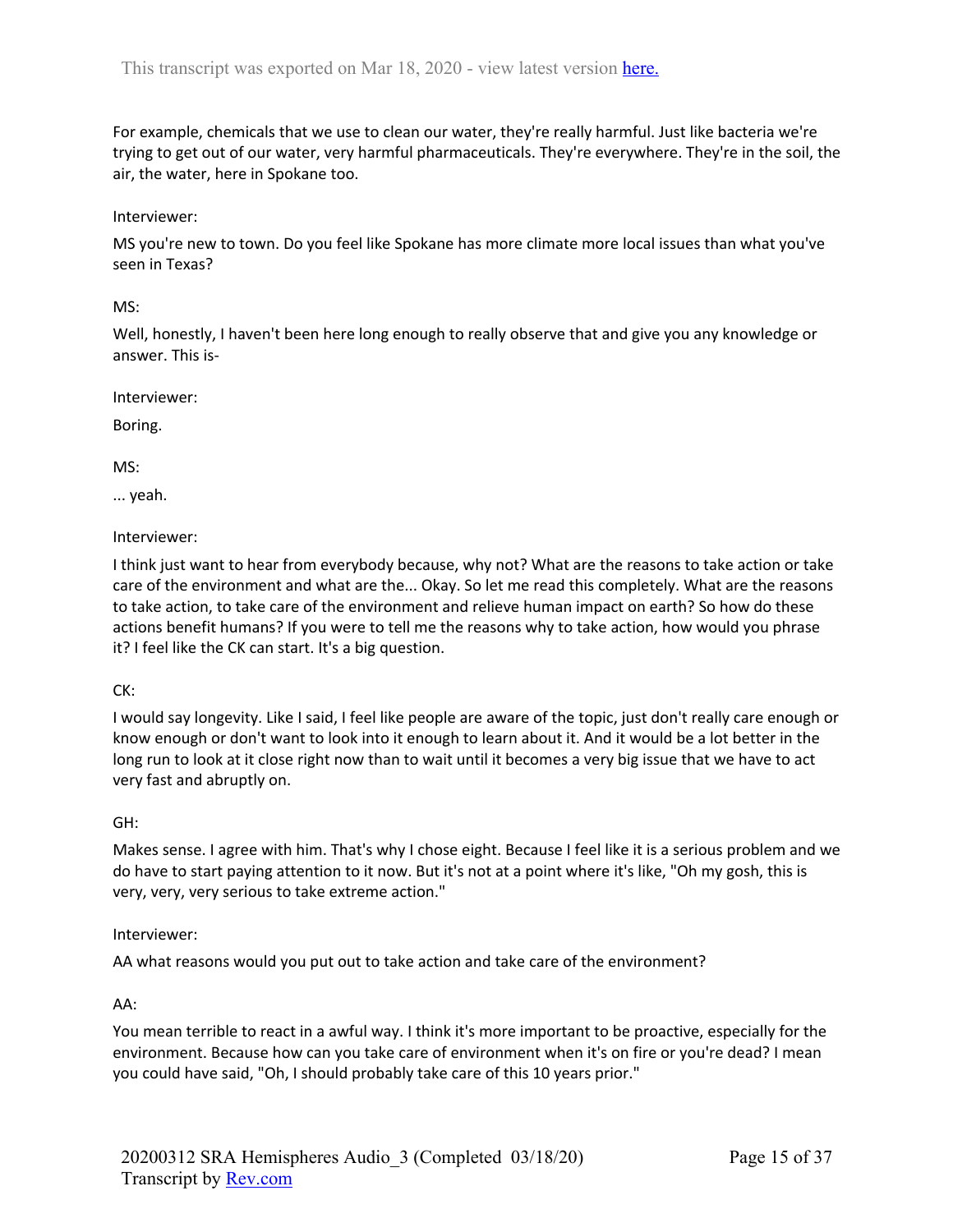Interviewer:

That makes sense. Proactive versus reactive?

AA:

Yeah.

GH:

I just feel like people are not doing anything until it needs to be done, and they all wait til something happens to change their...

Interviewer:

JaC?

JaC:

I think it's important to focus on it because I think it's important that our kids growing up, have a clean planet to live on. Because I think a lot of people think it's going to be like, "1000 years, 100 years from now that it's not going to be the next generation which will be affected." And if I have kids, I'd want them to be in a clean, livable earth like I did growing up. So I think it's important to take care of the planet while we can, not when it's on fire.

Interviewer:

That makes sense. All right. Which one wants to be first? KW or JK.

KW:

What was the question again?

Interviewer:

Well, what reasons do you think we should take to take action and help take care of the environment, and how do those actions benefit humans?

KW:

Well, two, the first one is a longer life and the second one is better experiences. What was the second part to that question?

Interviewer:

I think you answered it. What reasons to take action to take care of the environment, and how do these actions benefit humans?

KW:

Basically longer life and better experience.

Interviewer:

JK what are your thoughts?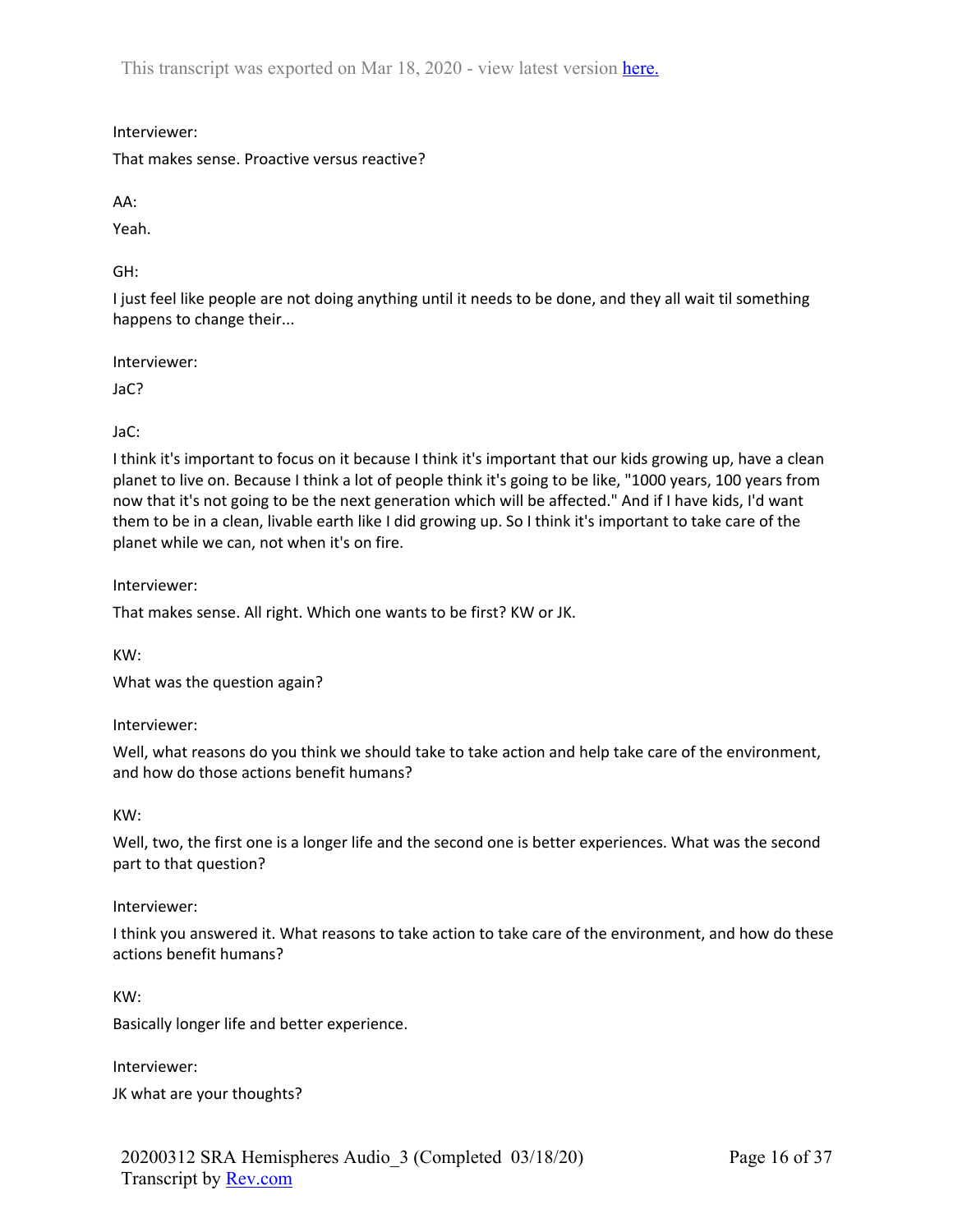# JK:

I agree. It's for longer life. We already know that there's a lot of stuff, like I keep talking about, in our water, and in our soil, and in our air that causes disease. We're destroying our own oxygen sources, like the Amazon rain forest and plankton in the ocean. The only reason it matters is because it affects humans.

### Interviewer:

What do you think is more concerning about the situation, is it pollution, is it climate change?

### JK:

I think pollution because I think that the climate can change on its own in theory. But pollution, we know that that's hurting us. We know that it's causing disease and we know that it shows up in our children.

#### Interviewer:

Okay. It makes sense.

### GH:

Some people don't think that climate change is real, whereas you can't really argue the fact that pollution is bad, and pollution is a real thing. And I'm pretty sure everybody can agree that it's bad and pollution is not so much a theoretical topic, and you don't have argue about that it's real or not.

### JOC:

I think pollution is definitely more important, I would say. Because it's like JK was saying, climate change is not new to humanity. There's cycles of it going up and down, like the global temperature. There's times where the... Just been places and seeing this is where the level was a few thousand years ago. This entire 20 miles of inland just didn't exist, now it does. Things go up and down. I don't know. I think it creates a lot of alarmism when you freak out over islands losing an inch of land. Because this is all things that geopolitically... Not geopolitically. Geologically this has happened before. That is a very natural thing. But pollution is not.

Interviewer:

It's not natural.

JOC:

Not natural. This is something that humans have screwed up. So that's what I think.

## Interviewer:

When I want to mentioned environmental concerns, does it come to your mind as just liberal ideals and objectives when we start talking about climate changes, is this a red versus blue conversation, does it have some baggage along the line for you or is it...

JK:

I think it does just because of our political state. I think the environment is definitely been politicized. And I think the idea is that liberals believe in climate change, and conservatives don't believe in climate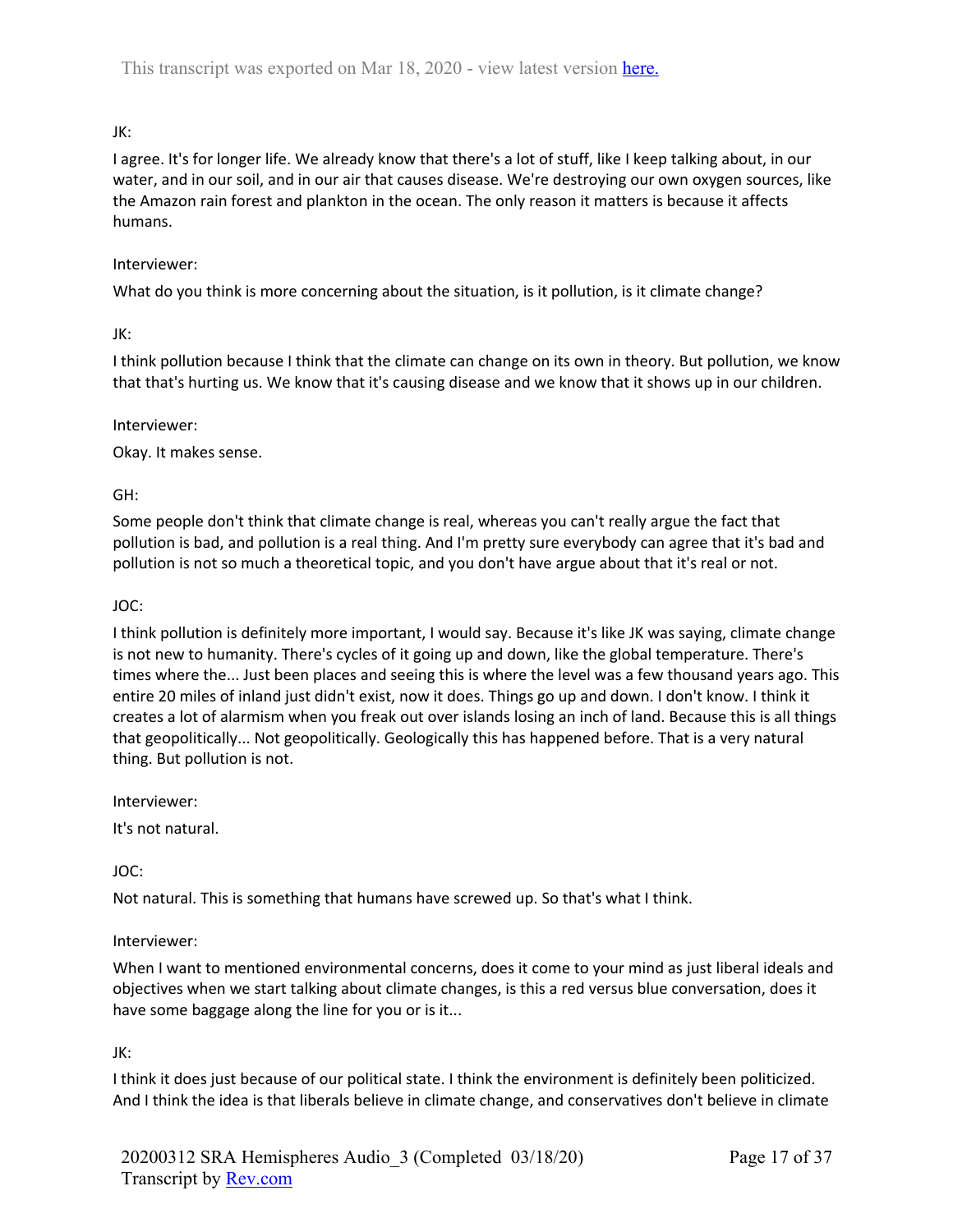change. And I think as soon as somebody talks about climate change, a lot of times they do throw in stuff that isn't necessarily based on the facts. It's more about politics from what I've seen.

GH:

Excuse me. When we get to start on another person, please be excused with [inaudible 00:56:53].

Interviewer:

Please don't. You're good. Feel free. If you need to go, just go. I think we'll have a little fun. Do you care about the planet?

GH:

Yeah.

JOC:

No. Absolutely not.

Interviewer:

Okay. Are you sure?

JaC:

Not Pluto [inaudible 00:57:20].

CK:

Very broad question.

JOC:

You didn't say which planet.

Interviewer: Yeah. [inaudible 00:57:25] planet.

JOC:

Pluto is not a planet.

AA:

I guess so.

Interviewer:

What if I called you an environmentalist? Who cares about what your political... What if I called you one, does that change the way you think about the conversation or just... I mean, you've all told me that it's a fairly urgent issue, so I could call you all environmentalist. How does that make you feel?

JOC: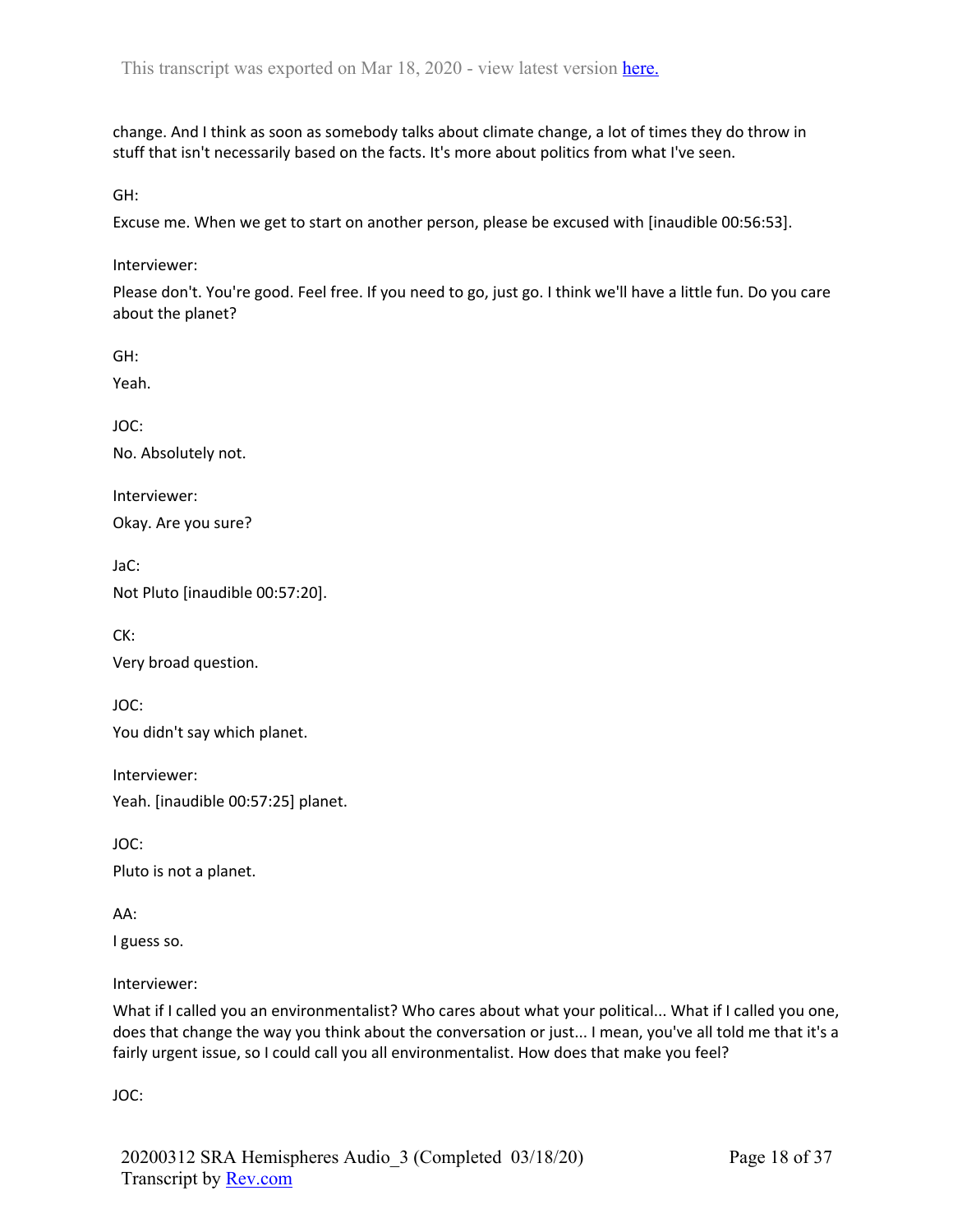When you said I'm doing something right or it makes me feel like I'm doing something right?

Interviewer:

Mm-hmm (affirmative).

JOC:

I think it's a very politically charged term nowadays.

GH:

Yeah. I think it's hard to... I don't know. It's just a label in a way.

Interviewer:

Sure.

JK:

So I think that it's meaningful. I think that's what separates an environmentalist from somebody who cares about the environment. In the abstract, is an environmentalist would like take action and change something in their life or make a sacrifice in the name of protecting the environment. Or even just going out of their way to learn about how they could protect environment.

Interviewer:

I could accuse KW of being an environmentalist. [inaudible 00:58:57]. Can I tell you something? You're great. I just [inaudible 00:59:00]. Who do you think should be responsible for taking action?

JOC:

Everybody.

AA:

Everyone.

JaC:

People.

Interviewer:

People? Why?

JOC:

Because it's our job. If we're causing the pollution, we should at least clean up after it.

CK:

I was going to say we're responsible for things like carbon footprints. So we should be the most evasive.

MS: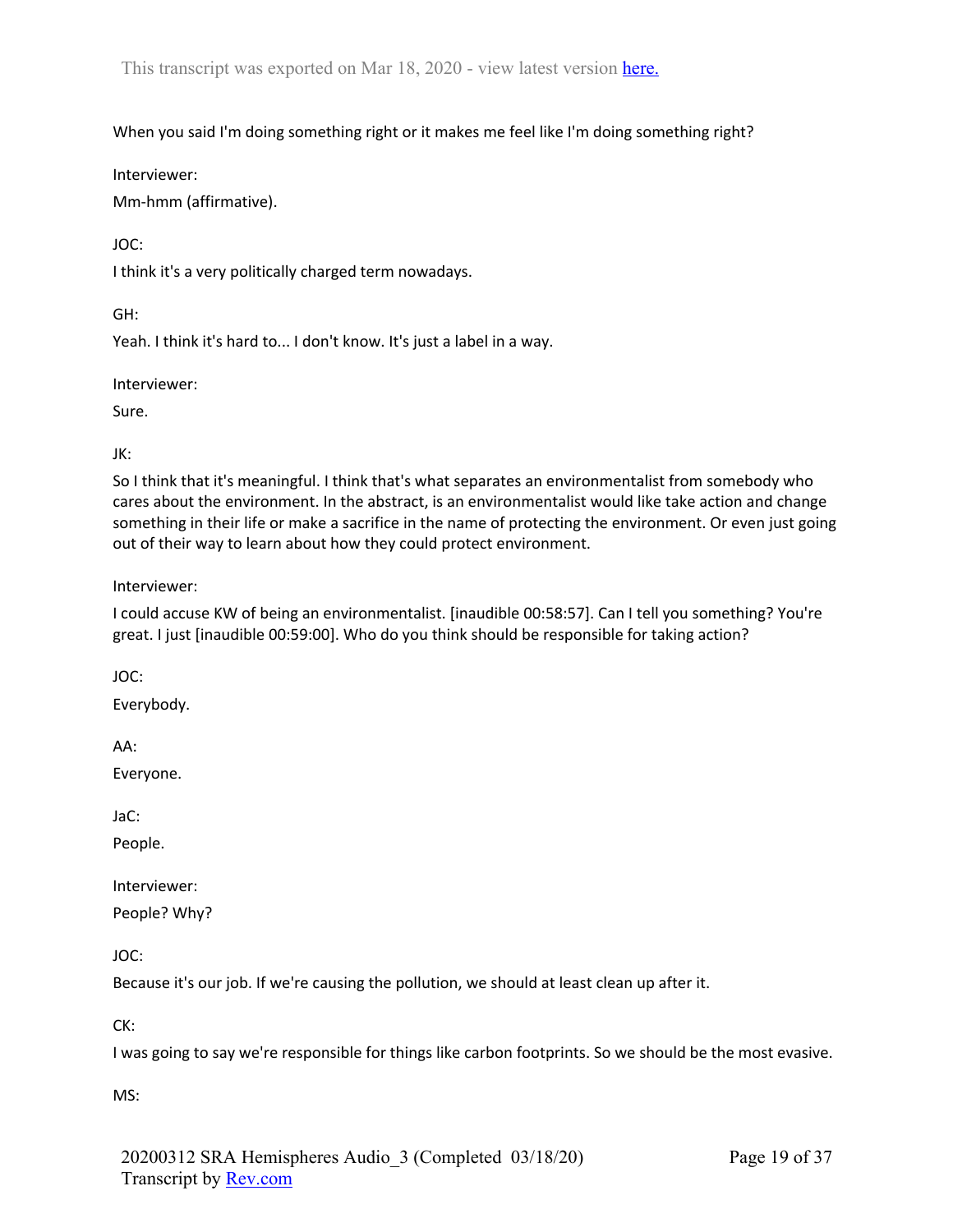I feel like we all want change, we have have to put in our effort.

Interviewer:

Interesting.

### JK:

I don't know. Well, I would agree Gary, but honestly, I don't know if it shall be left up to the people. Because I don't think that everybody really knows a lot about what they can and can't do.

### Interviewer:

But you did just say you don't trust the government too either.

### JK:

Yeah, exactly. I think that that's why it's hard to say whose responsibility should it be. Because I hear a lot of people saying it should all be up to individuals down here on the ground, the lay person. But a lot of us, we buy what's available to us. We buy what we grew up eating or purchasing or doing.

Interviewer:

We have a lot of habits.

JK:

Yeah, we have a lot of habits that are because of the way we've been industrialized. I think that corporations should be responsible because they're the ones who are responsible for polluting the environment the most. I think the average Joe... For example, when people first started buying plastic, manufacturers knew that it was basically indestructible and that it would last in our environment forever. But people who are buying these products, they didn't really know. And of course plastic manufacturers weren't rushing out to say, "Your great great, great grandchildren will have the plastic and you're..."

Interviewer:

Won't have to deal with this.

JK:

Yeah, they wouldn't say that.

KW:

I think everyone that just so happens to hear about the disadvantages and the bad things that has transpired from the initiators, which are the people, they obviously created the plants in the factories. But the locals or whatever, the people, they do basic things everyday, all day. They are the people that keep it going, a habit. I mean that's personal. So if you care, you should personally do something about it, what you can do.

Interviewer:

Sure.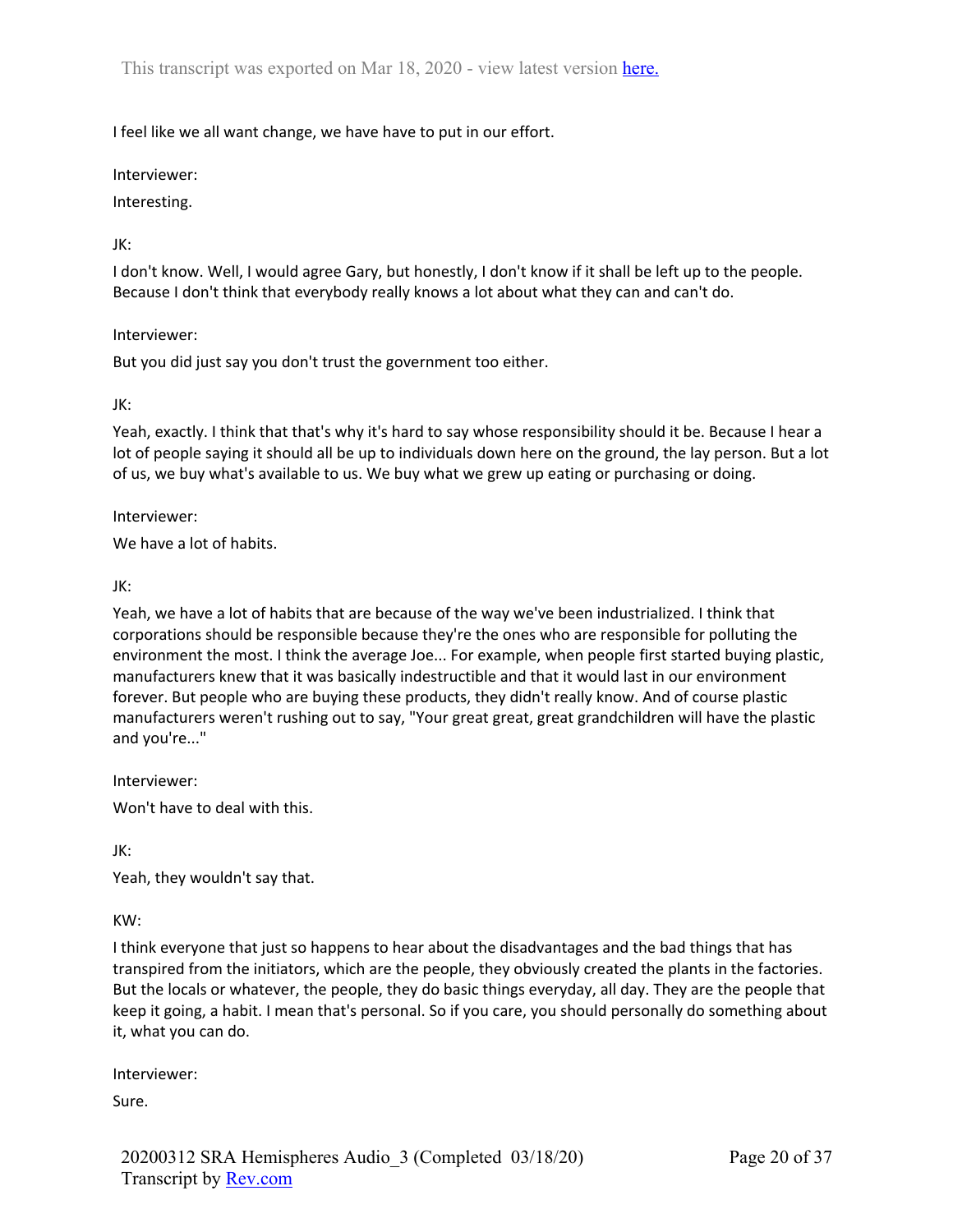# KW:

Personally you should do what you can do. [crosstalk 01:01:52]. So one party initiated it and the other party continues with it. So [inaudible 01:01:57] by grandchildren and things like that, personally you should make a difference.

# Interviewer:

Makes sense. What are your reactions when you hear political candidates talk about climate change actions and policies?

GH: Don't believe them.

JaC:

Just buzzword.

Interviewer:

Do you find any conversations that they have relevant to you at all?

JK:

[inaudible 01:02:26]. I think that they're relevant. But I just feel really manipulated when people are trying to act like they care about the environment so much. I think that they know that that's the hot topic, especially for young people. So I think that they just throw it in, so they're like, "Yeah. I'm one of those too. I'm in all the planet change thing."

Interviewer: What else? Anything else?

JaC:

Do you mean conversations that politicians enter?

Interviewer:

Yeah. Do you take any issue with the conversations that they're having about climate change? Do you appreciate that they're talking about it? Do you not appreciate that they're talking about it?

JaC:

I think a lot of it seems almost just like virtue signaling, trying to say, "I'm good because I'm talking about this." But I've heard a lot of proposals for more investment in nuclear energy and more natural gas that is maybe less harmful to environment. And seeing, especially on the democratic sides, opposition to that makes me question, "Are you just trying to do this for the buzzword or are you actually... Not even offering legitimate opposition to it or just completely ignoring it because it doesn't fit your strain of environmentalism."

Interviewer: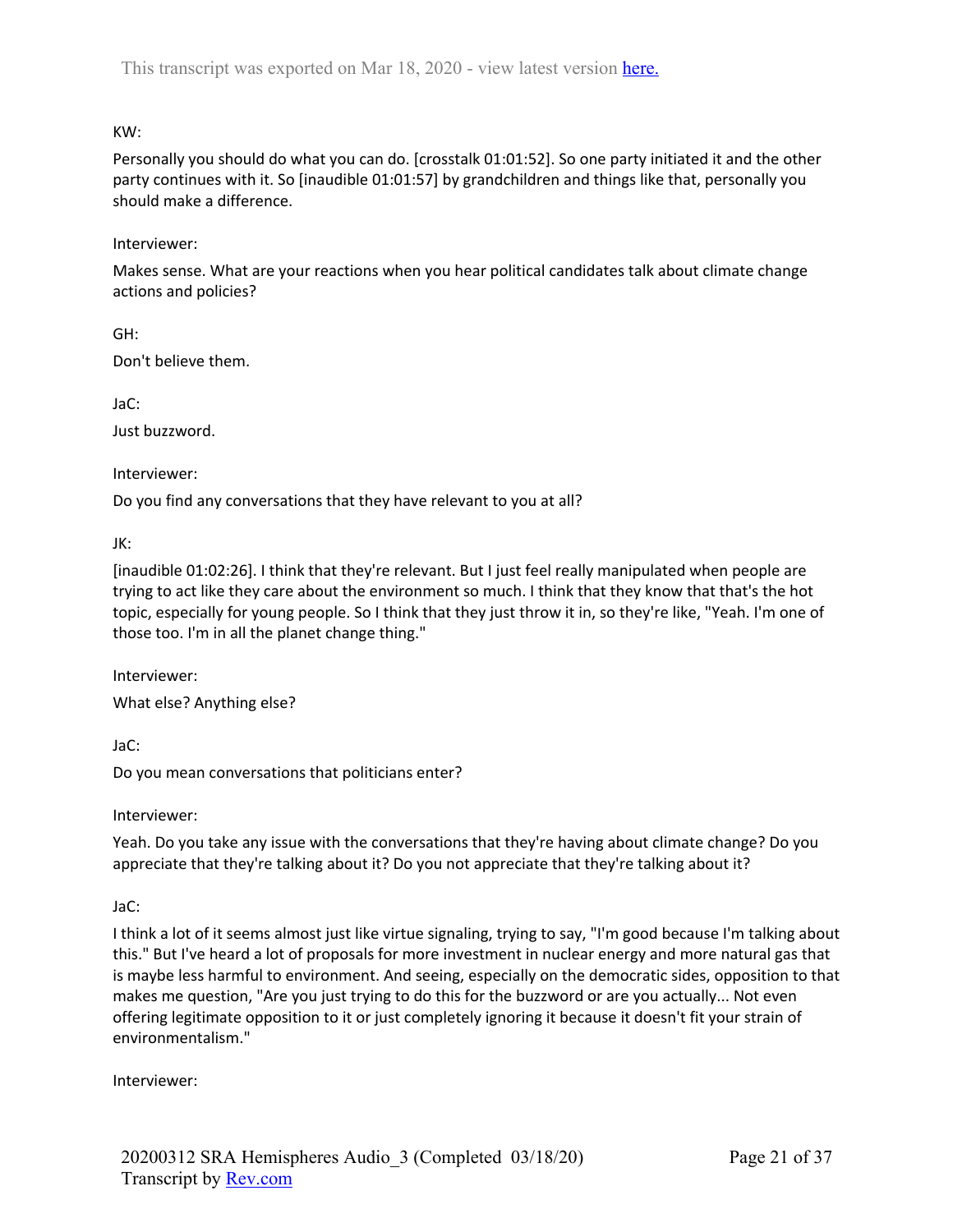Okay. When a candidate now talks about when it comes to climate change, does it impact your decision to support the candidate when you're voting for them?

MS:

It can.

Interviewer:

It can?

JaC:

No.

Interviewer:

No? Because?

### JaC:

I feel like words don't mean anything compared to action. Like you said with buzzwords, a lot of people in politics will just say things to get on board, and to get publicity and people under their side. And then once they get an office, they might not even act on the subject. They have their core policies that they'll act on, but they have are the things they talk about just to get publicity and more people behind them. And then those people that are behind them might get nothing out of it because they're only going for a few certain things.

#### KW:

I definitely agree with that. But I also know that if a candidate was... I don't like when people say that it's the climate change hoax. I can't say I agree or disagree. Whenever a candidate is like, "It's all hoax," it makes me feel like displeased.

#### Interviewer:

Yeah. You've got an interesting thought there. I guess, do you think that what a candidate may say regarding climate change... But again, climate change actions and policies that they may be looking for, do you think that the way you perceive those statements vary, if it's a local representative, or a state representative or, a federal representative, do you trust their statements differently or is that distrust across the board?

#### KW:

I find that I trust local politician a bit more. I'm not sure why exactly.

#### CK:

Yeah, I would second that. I think the smaller it is, the easier... [inaudible 01:06:17]. There's a lot less corruption when you go lower and a lot more community involvement. Whereas federal politicians don't have that sense of like community and just being for that certain area. We just talk about state and local, worrying about just this one state or counties. It's a lot easier for them to connect and worry about more homegrown issues.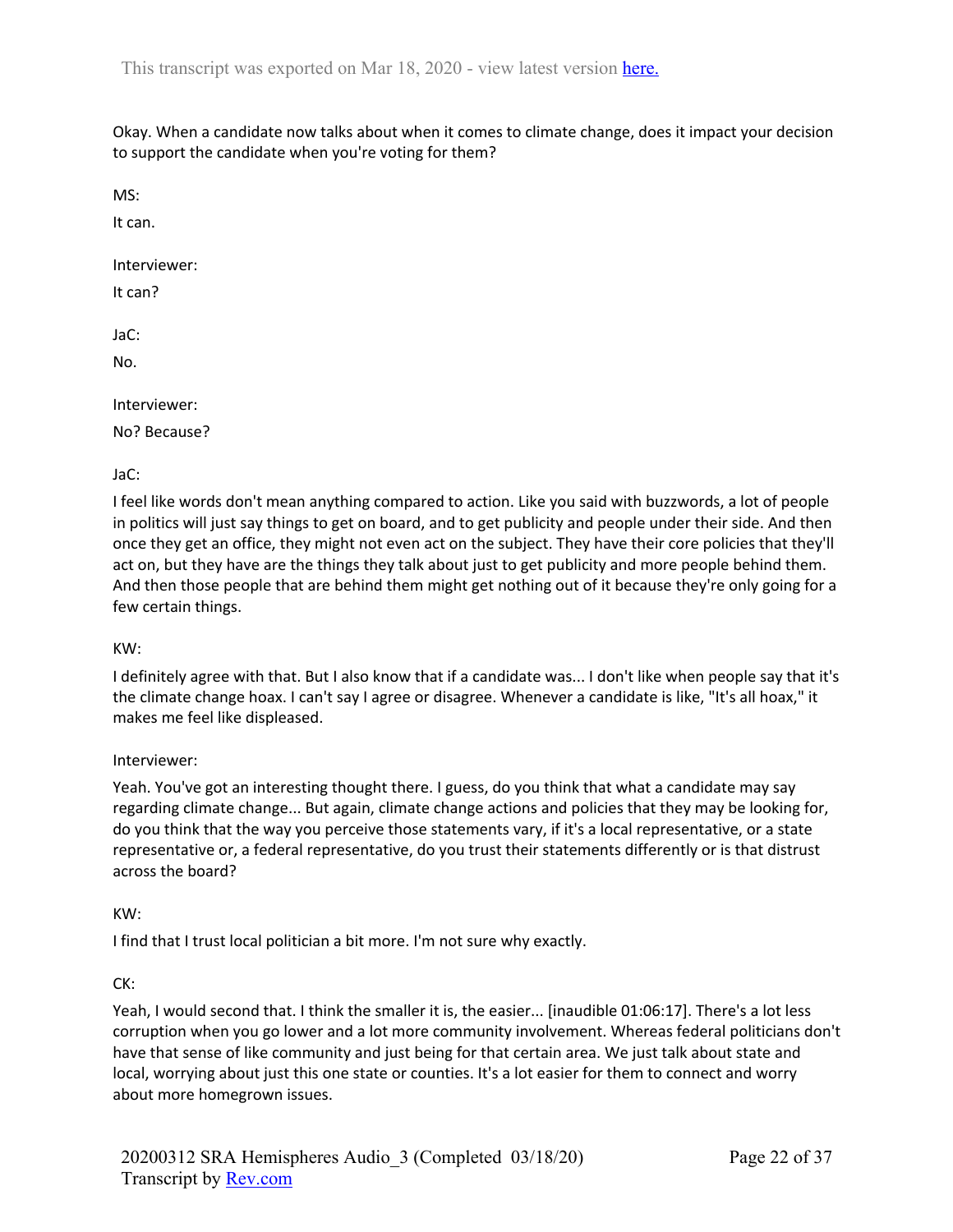# Interviewer:

So local issues maybe have a little more resonance with you or just more believable that they can be achieved? I guess, I'm trying to understand what it is... Maybe we could say I just don't trust it. But what about it is not trustable?

# GH:

I believe that the higher up you go into politics, the more, I think that they are under way more pressure from other politicians that they may have... They're all in contact with each other. They're much more influenced by other politicians, by money from corporations. I think that local politicians, they care more about local support. But the hierarchy you get in politics, the more they care about corporate support and support from other politicians who are powerful.

### Interviewer:

I should ask more questions. What have I missed so far. All right. I'm going to handout some messages. So I'd like you to read these and then we're just going to talk about [inaudible 01:08:26]. You can feel free to scribble on these papers, if that helps you. [inaudible 01:08:33]. Yeah. Feel free. [inaudible 01:08:36]. When JaC's back we'll [inaudible 01:08:45]. But I have a copy for myself. Maybe while you're staring them, circle your two favorite ones.

### JK:

Favorite or what would be most effective [inaudible 01:09:53].

### Interviewer:

The ones that... Go and search for original ideas. The ones that motivated you to take action. We're reviewing these and then circling too, that motivate you to take action.

JaC:

Okay.

## Interviewer:

All right. Now just take a quick [inaudible 01:11:23] mode. Who circled air pollution? Three of you and who circled Spokane experiencing water springs prior? One. And in 50 years? Nobody. Coal, gas and oil companies? Most of you [inaudible 01:11:45] count it. It's eight. In Washington State, the Irish solar? Two. Solar, wind power adding us jobs at a faster rate? Three. Michelle, did you do that one?

MS:

No. Just two.

#### Interviewer:

Okay. All right, that's cool. So what are your reactions to these statements? I don't care which ones.

## JOC:

I didn't know that coal, gas and oil companies were polluting more than they were in the 2000s, which I thought they would have been less.

20200312 SRA Hemispheres Audio\_3 (Completed 03/18/20) Transcript by Rev.com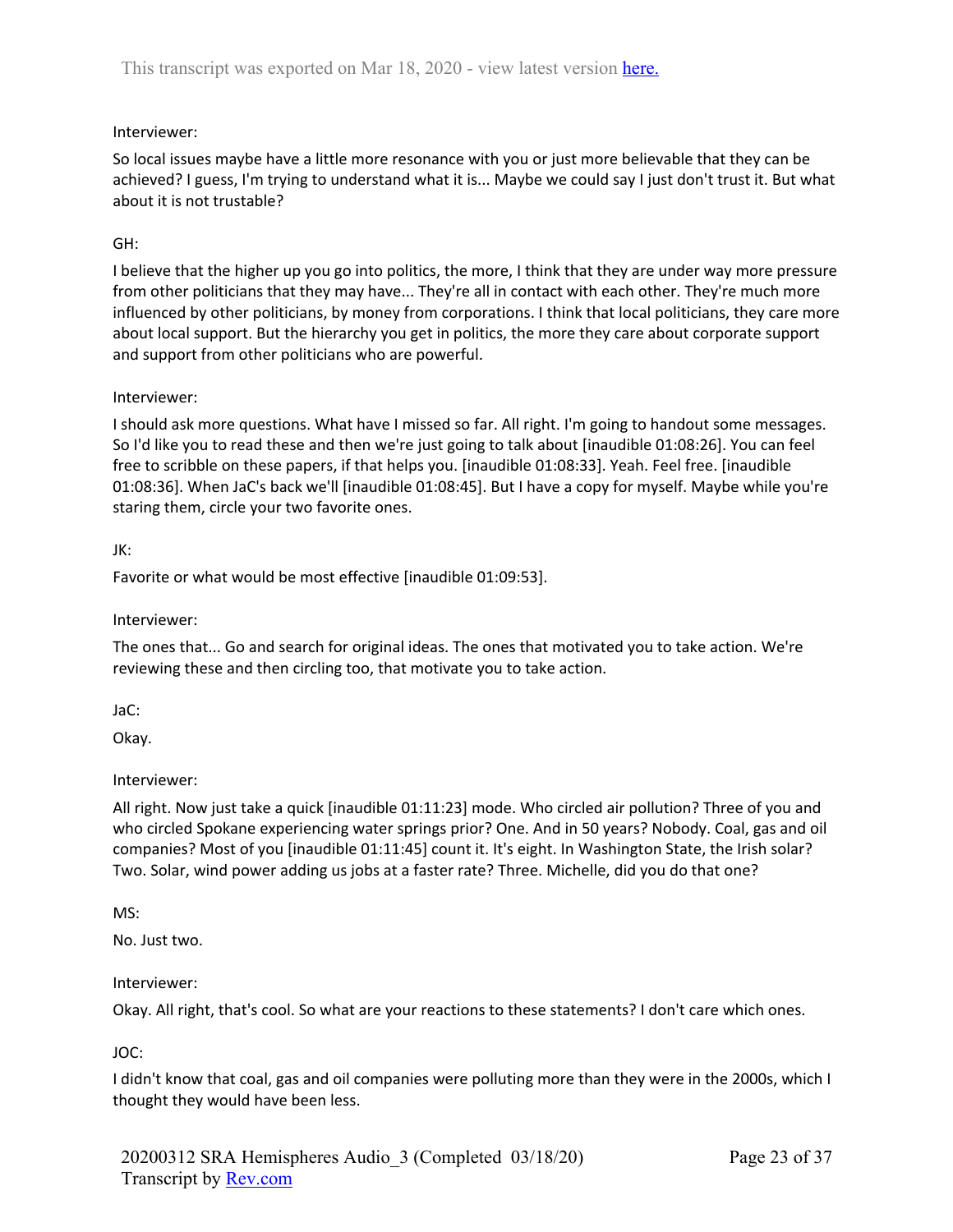Interviewer:

What else? I guess what else was surprising about these things?

JOC:

How much you save with solar power?

JaC:

The air pollution one sounds like a very hefty claim to make. But I would love to see some evidence for it. But somehow I don't think in this-

KW:

That was my response too. That was my reaction too. I was like, that's interesting. I do not believe, but I would love to see.

JaC:

... I don't believe.

GH: [crosstalk 01:12:54] research that.

AA:

That's a very broad statement. [crosstalk 01:12:56].

CK:

I think they got the numbers.

JK:

I want to know how they calculated that.

Interviewer:

What would you need to know or what would you want to understand to validate that claim?

JK:

Just how they discern that.

CK:

What studies.

JK:

What study, and how it is studied, how they can [inaudible 01:13:08], exactly.

Interviewer: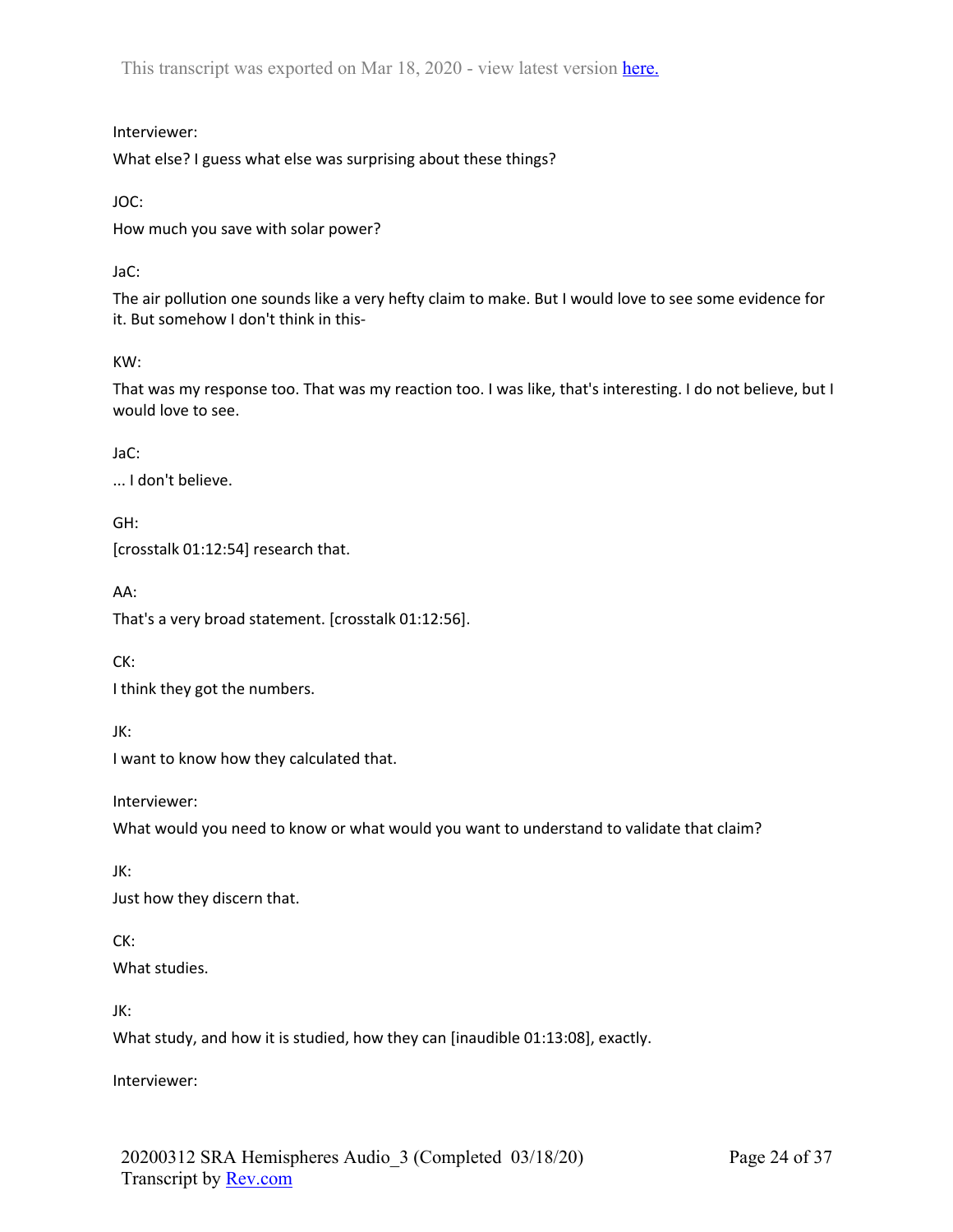Right. So is there's specific things you look for in studies that help ensure that it's a quality? [inaudible 01:13:24].

# JOC:

Proof that shows that it's air pollution that's killing or taking the careers off. Not anything else like, smoking tobacco or anything else.

## JaC:

Well, life expectancy's been rising so I'm just wondering where that comes from.

### MS:

I can see how it could. If their method was something that was reasonable. But I like to know the exact method that people... Because it could be totally...

#### Interviewer:

Anything else surprising in these statements? Is there anything that just seems completely unbelievable?

### JaC:

I'm wondering why... Never mind. I read that wrong. I was thinking 50 years... I was thinking it was saying it has risen in the last 50 years, but it's projected. Well, I guess I wonder why they're projecting that.

#### Interviewer:

Is there any of these that you think is just on... I think I just asked this. But are any of these statements just like if somebody said this to you, you would think that they are just absolutely not telling you the truth? Are any of [crosstalk 01:14:52].

## JOC:

Air pollution. [inaudible 01:14:54]. Actually thinking about it more, the savings of homes with solar power being 10500 a year seems a little farfetched, because energy bills do not add up to \$10500 a year general.

## CK:

Exactly.

## JOC:

I think we're going to be [inaudible 01:15:13] 60 bucks a month at the house I'm living in next year. That's the average. I don't understand where that's coming from.

#### Interviewer:

Some of these have some references to Spokane, even the state. Does that resonate with you? Is that something that can [inaudible 01:15:40]?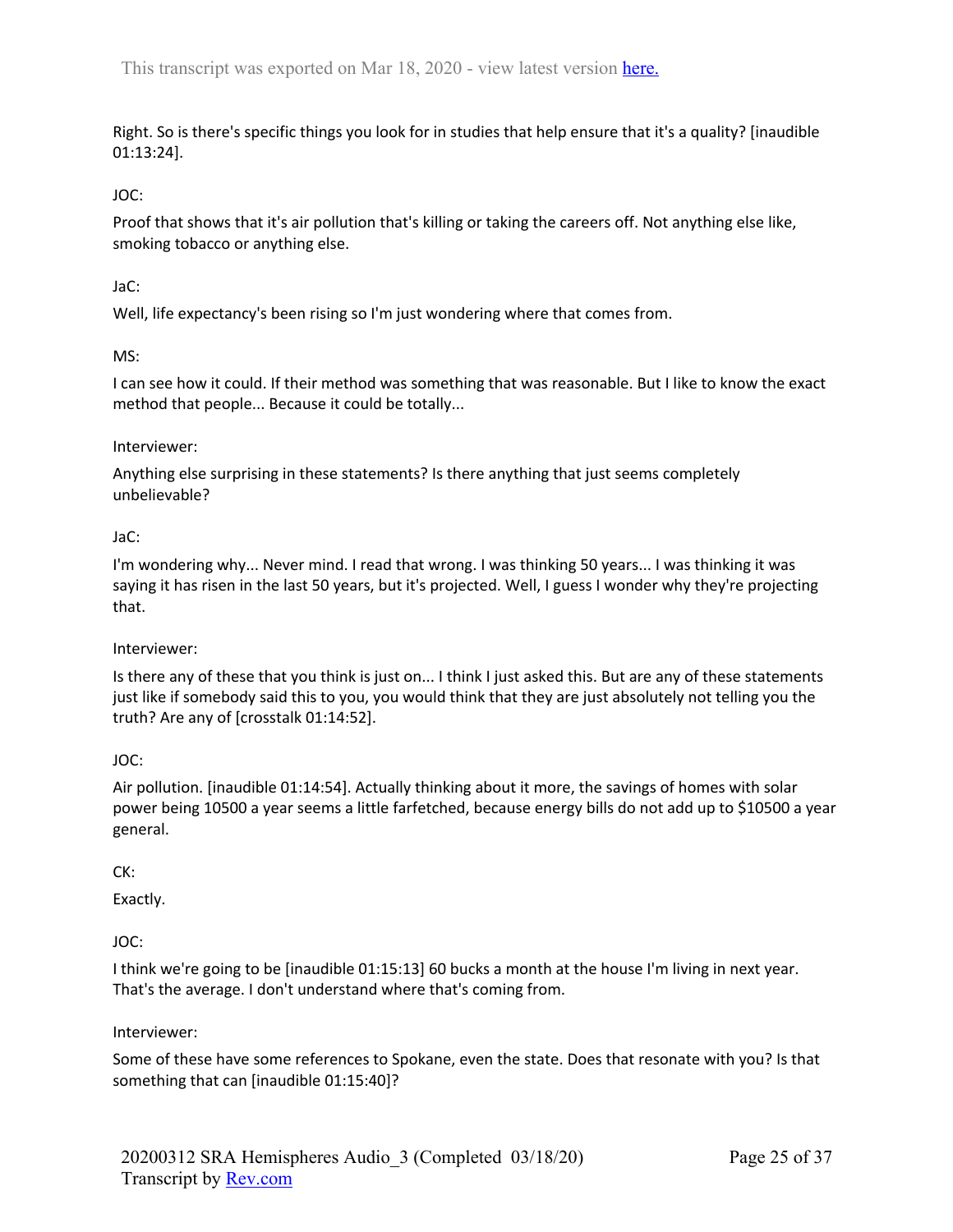GH:

At sources?

Interviewer:

Well, I'm just stating that Spokane has been experiencing water springs and then [inaudible 01:15:54]. Does it matter to you if it's Spokane or it's just everywhere?

CK:

I think it's important.

MS:

Yeah. I think it's a slightly different message, but I think the ones that are local are equally as important as the ones that were on this stage.

### Interviewer:

Thinking about opportunities to vote on for both, for people and for policies that may be addressing any of these messages, do any of these increase your needs or you want us to vote for, or take climate change action? Just to vote. It doesn't matter if you're going forward. Just to vote or take action.

### JK:

Yeah. The one about the coal, gas and oil companies, is pretty [inaudible 01:16:50].

Interviewer:

Yeah, that one was their most popular one. What is really motivating about that one? You can even break it apart into 100 different things. What is it about that sameness?

JK:

I think one thing that made it really powerful was... I think maybe JaC said it. But I think most people would expect that there'd be more regulations on corporations, but there's actually not. There's less. So I think that it is surprising and that's what made it really effective. People think things are one way, but then...

Interviewer:

That there's been more regulation. But this implies that there's less?

JK:

Mm-hmm (affirmative).

#### JaC:

I'm wondering, just because I know. I don't remember what the exact year was when cap and trade was implemented. It allowed certain companies to create more pollution. But that ensured that smaller companies were making less. And overall we saw the biggest decrease in pollution that our country had ever seen after that policy was implemented. So I'm wondering if it's selective information or not. It very well could not be, it very well could be though.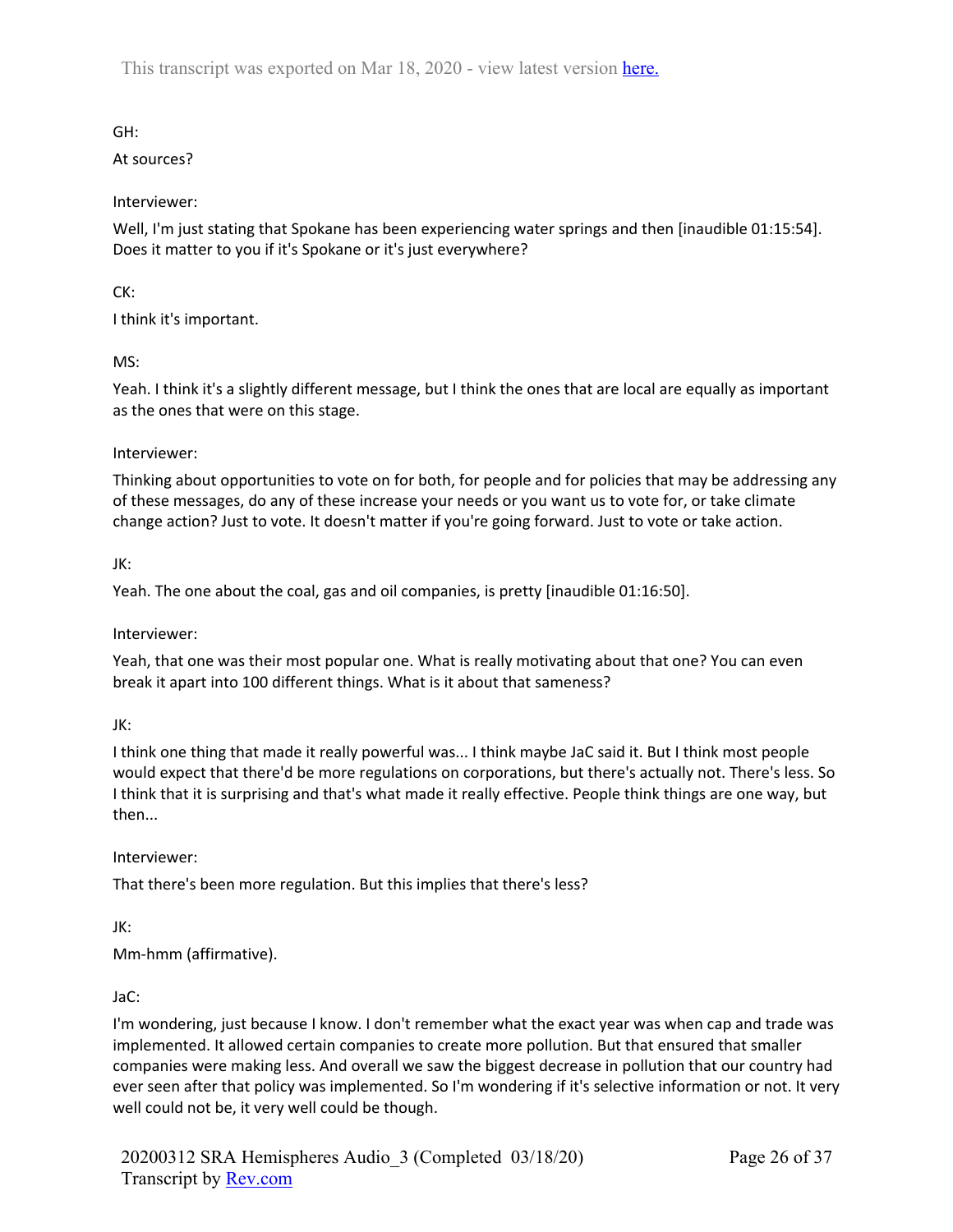# Interviewer:

Going back to the question I asked earlier, if any of these statements were tied to articulating the direction of an administration, did you know that the air pollution is taking an average of three years off our lives because of decisions made with cap and trade? Does that encourage a different... Does that change the way you feel about action with that statement?

## JK:

I think, yeah. The more details, the better with stuff like this. When they say this policy did this or this executive order had this effect, it makes it a little more believable than some of these which are vague. Even if they just said according to the department of agriculture, for example, then some of these would be a little bit more effective for me.

## JOC:

At least it would mean the statements are true.

# Interviewer:

I mean, they're statements. That's all I [crosstalk 01:19:20]. They're statements. People tell you things. And expanding on that, you as a voter, how have you determined what is true, what is not, which will spur you to vote or to take action? Does it matter to you if it's associated with a certain party? Do these kinds of statements have lights of their own?

# JK:

I think that a lot of people would read these and feel like these are all liberal things to say, but I think in actuality they're pretty relevant to everyone, if they're true.

Interviewer:

If they're true?

JK:

Yeah.

## Interviewer:

Well, they are true, I can tell you that. So what do you need to know in order to feel good to know that they're true?

## JOC:

Sources.

## GH:

Yeah. How they got the information, where they got the information from. Just more background instead of just a flat out statement. Because anybody can say any of this, but without understanding where [inaudible 01:20:50].

## Interviewer: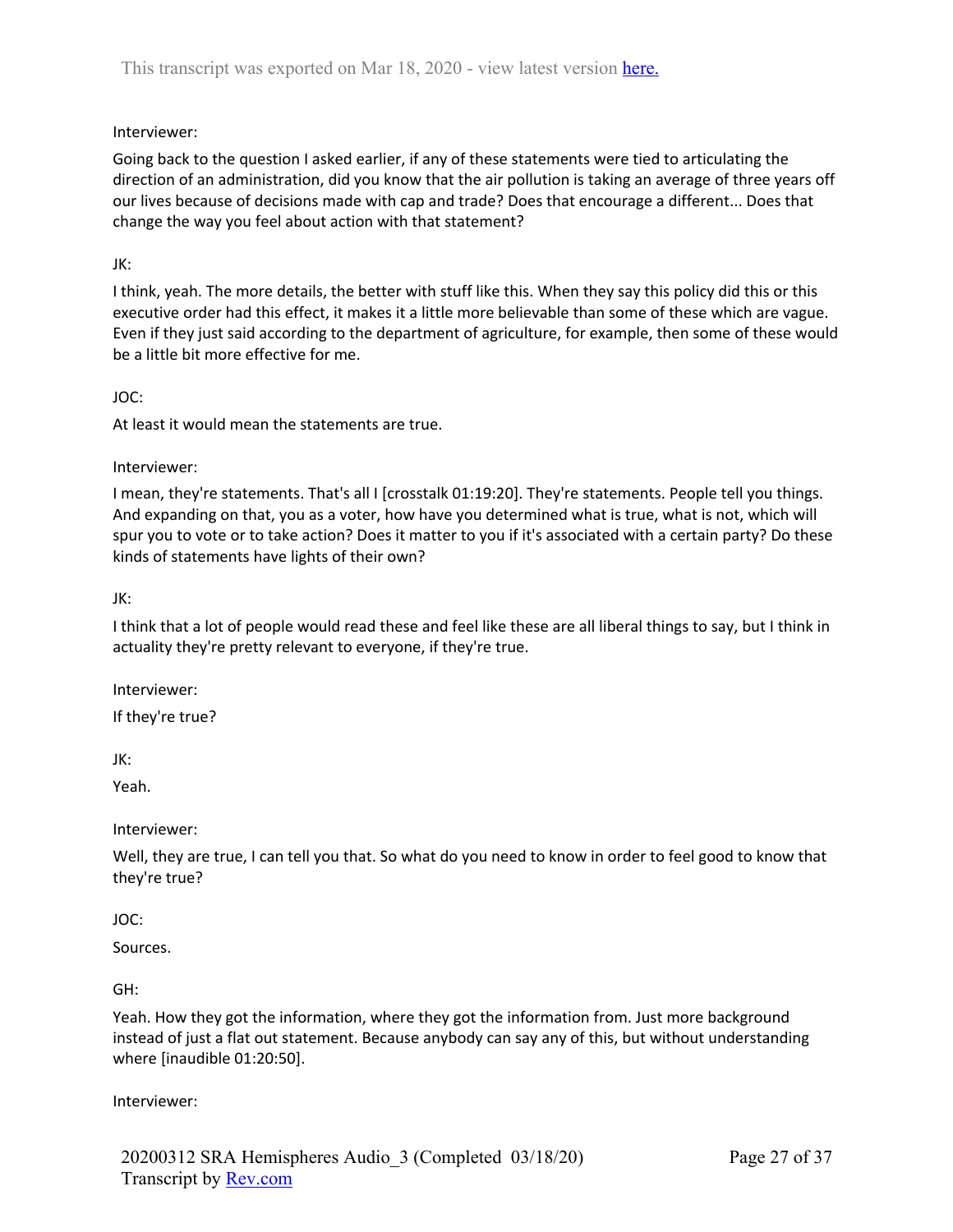Does that need to be given to you at the same time the statement is, or are you the type of person that would question it and then look it up?

MS:

I think that any one of these statements could potentially get legs. Like CK was saying, either you care or you don't. So based off of if you care or not, it would motivate you to research any one of these and find out more. Find out if it's true or if it's false, things of that nature.

JK:

I think that sources are the best way to give something credibility, because it gives people a place to start research. It gives them a place to start. Because I've seen people say things that aren't true and it's exposed that it's not true, but it still changes people's perception of things, even if they discovered that it's not even true.

Interviewer:

Sure.

JK:

Just hearing something can totally change how you see someone or something.

Interviewer:

That makes sense. I mean, we all rated climate change [inaudible 01:22:09]. Again, is the environment a big enough issue to get you to vote for a party that is not the party that you would in your heart say you were associated with? If you were a Democrat, would you vote for a Republican for environmental issue or vice versa, Republican vote for a Democrat for environment issue? Is this a big enough issue to cause you to do that?

KW:

I consider myself a true moderate, so it's one of the issues that I would look at when I'm picking a candidate to vote for, just one of them.

Interviewer: There's no party for you?

KW:

Yeah.

Interviewer: Anybody else?

AA:

Regardless of blue or red, I think if you're able to show actual evidence against air pollutions taking an average of three years off your life, I feel like you can really get to people.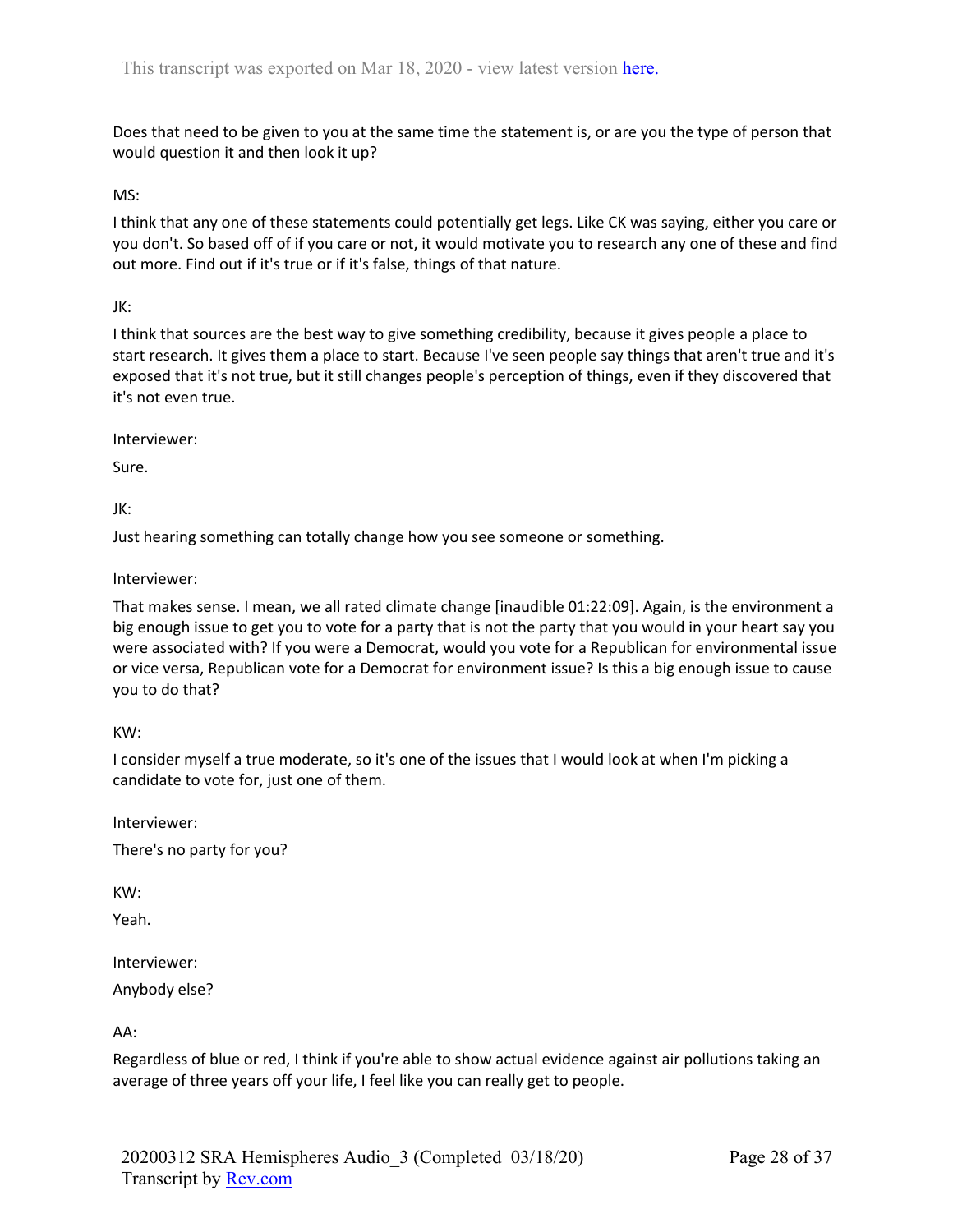# MS:

Why is climate such a big topic? It seems like the only topic really concerning politics, red or blue. Why is that? Am I allowed to answer that question?

## Interviewer:

You can ask the question. I don't know. Maybe my computer will have an answer about that.

MS:

I mean, there's so many other factors that goes into voting and the climate. I just want to know why is this the main focus. Because generally speaking, people won't be... I mean, unless you're a person that really, really, really cares, people won't be moved to change anything unless it affects them personally, on a personal level. And you can say 50 years from now, if you don't change from going to McDonald's every day opposed to eating at home, it's going to affect you. But if you say, "Hey, now... You know what I mean. Everything's going to be shut down. You're not going to have any water to drink you and your kids," that's enough to get somebody going. In the now moment, which matters.

JOC:

I mean, the world is ending if you don't vote for me. It can be an argument I guess, but...

Interviewer:

Is it enough to get you to cross party lines?

JOC:

Okay, if it's true.

Interviewer:

Maybe, yes, no? How about my front corner here? You guys have been quiet for a minute.

GH:

Well, I don't know. It depends. Voting for somebody based on their environmental views, depends on how you feel towards the environment. If you care for it a lot, you're going to want to your suede in your opposite party. But if you don't then [inaudible 01:24:54].

Interviewer:

If it's not personally important to you you're not necessarily going to cross the river?

GH:

Yeah. Because I mean there's so many other issues other than the environment that the candidate will attack. And some of those other issues can be more important to an individual. So I might agree with the environment issue on this side, yet all these other things are more important to me than this issue.

MS:

It just depends how much whatever it means to do. Blue should means the world to me, I'm going to...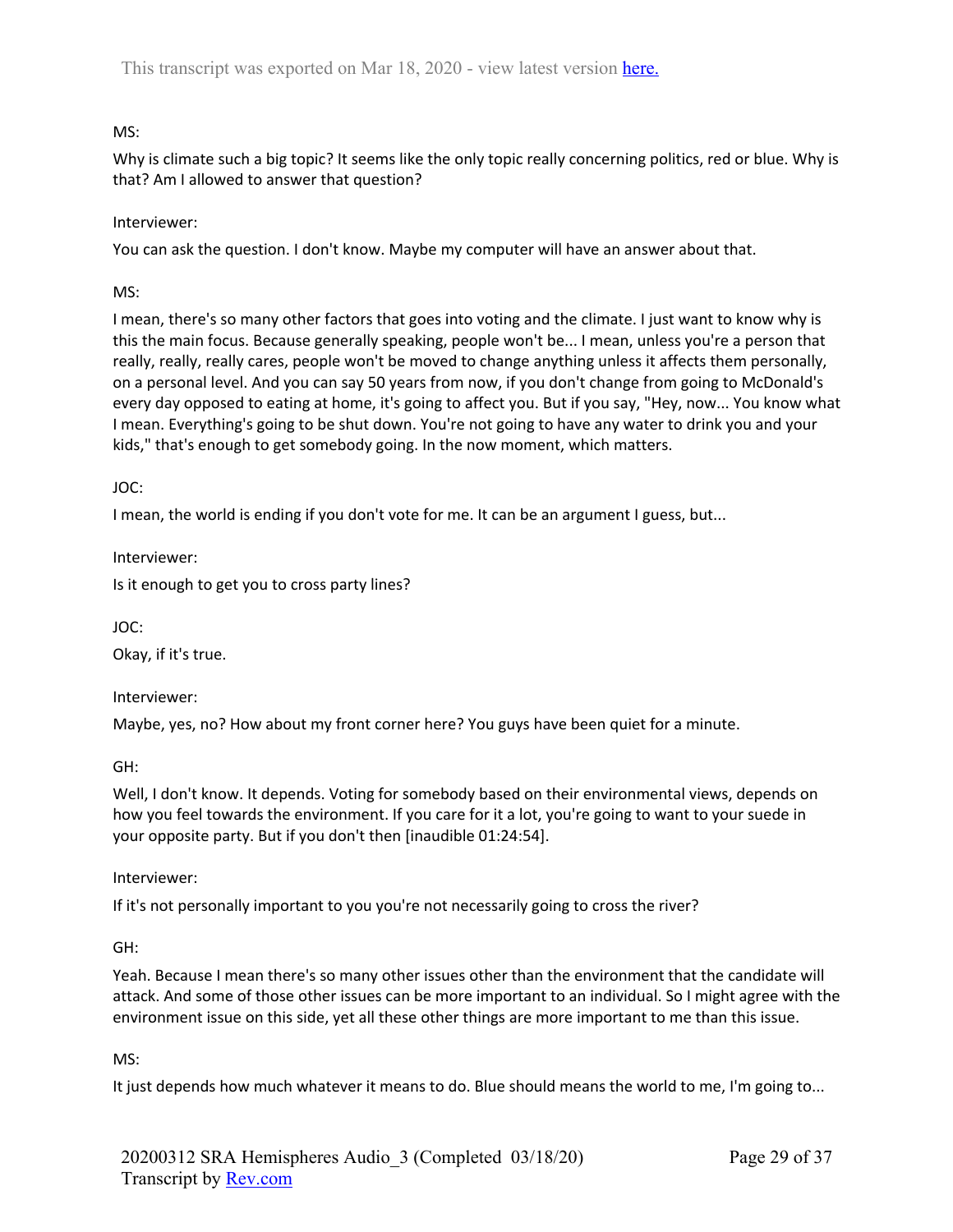## Interviewer:

You're going to cross the line, because that's the platform for that.

### JK:

I think that KW said something that was pretty important that everybody is talking about climate change, especially politicians. They are totally obsessed with it, but they really fail to like make it connect with the average Joe. There are so many ways that they could, but I don't think that they're really saying anything that's like personal enough to make people, for example, cross party lines to vote for somebody for their environmental stance. I don't think they're connecting it to people enough the way that they do health insurance or student loan debt.

### JK:

They're like, "You have this problem and I can solve it." I feel like they're super vague about climate change even though they're talking about it all the time. And it's a little bit just sucks. It's suspicious.

### Interviewer:

Does anybody else feel like there's not enough specificity? What kind of specifics would you like to see?

JK:

I think that if a politician really wanted to make...

Interviewer:

And I could get you to vote too. That's the bottom line.

JK:

I think that they should talk more about disease, because there is a lot of research right now into what environmental pollutants have done to us. I think that they could easily say Parkinson's has been linked to this. PCLs, stuff that people are getting in increasing amounts and then people can see we're getting in increasing amounts [inaudible 01:27:49].

Interviewer:

How else could you make the environment personal?

JK:

Saving money was pretty personal too.

#### JaC:

I think it's a matter of time before it becomes more mainstream, the saving money thing. Investing in clean energy is still like incredibly expensive. However, I think it's getting better. I'm involved in a lot of investing. In my school I'm in a group that does it. And I don't think there's a single clean energy company that is profitable right now. And so it just makes it very difficult to sell that to people. It's expensive to buy solar panels, I don't know the exact price. It's expensive. And those companies are even operating at a loss or barely breaking and maybe... And so I think once the technology gets there, and it's more reasonable for people to do themselves, I think that's when we'll see it take off.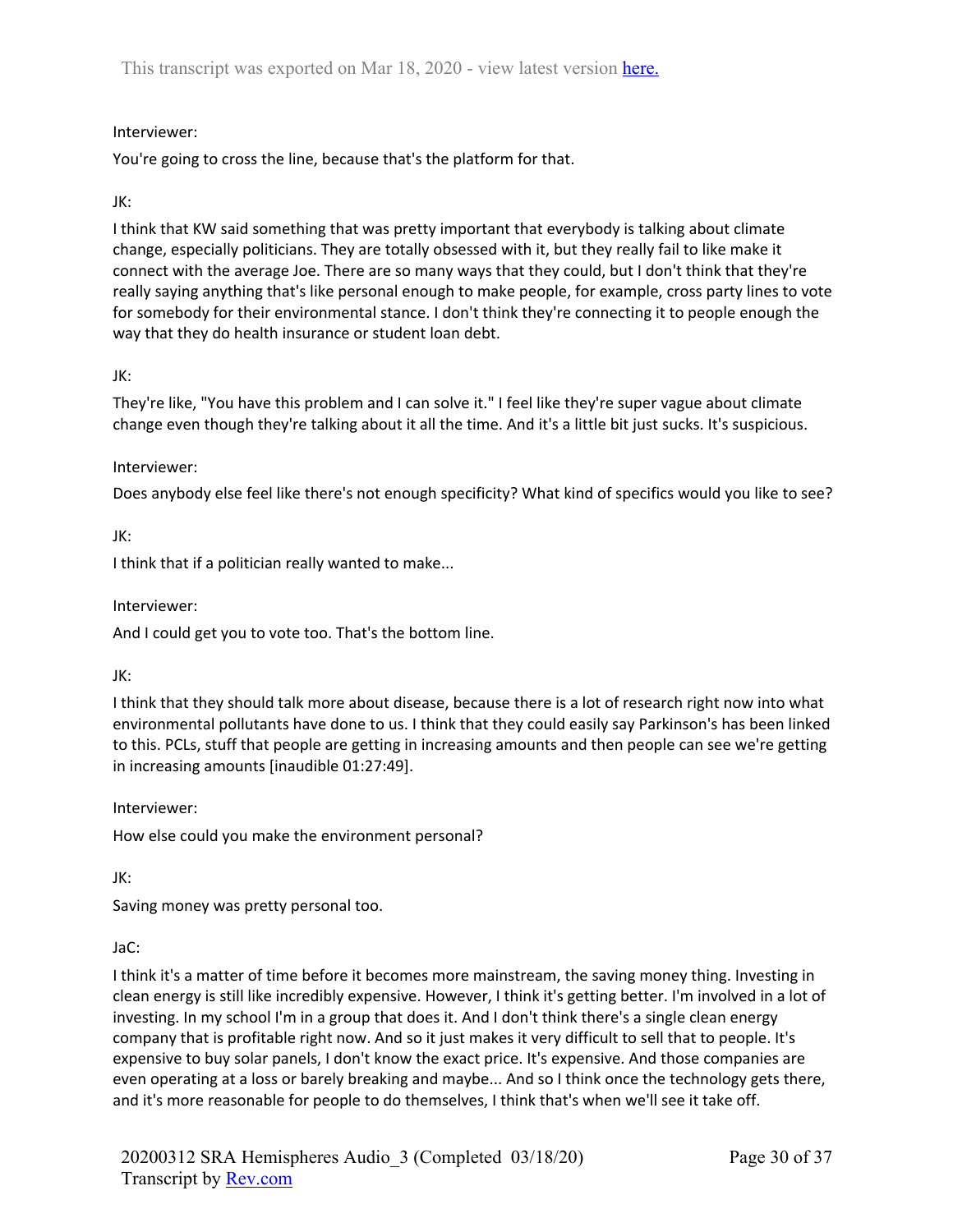JK:

I have a question for you. Can I ask a question?

Interviewer:

Yeah.

JK:

Do you think that the government should subsidize clean energy the way that they subsidize the oil industry, for example? Or do you think that they shouldn't.

## JaC:

Really, they should be subsidizing anything. I don't know. I've not heard much about the subsidizing the, I guess, dirty energy. I don't know what you call it. But I don't really it. I think the clean energy is starting to grow on its own without government intervention. So why we throw the government in it now, especially when people are proposing a full government take over, almost.

### Interviewer:

I don't know if anybody wrote it down or noted on it. But one of the messages in the videos talked about working together. We've talked about that a little bit, there's working together. How likely would you be to vote across party who supports a candidate that just promises to work together with both parties to address climate change? Is that simple?

#### JK:

I think it would be a positive point for a candidate if they made an effort to say, "I'm not one of those obsessively affiliated people." Because I think that in this day and age, a lot of people are burned out with how divisive everything is. A lot of people are still like, "Oh I'm a liberal and I hate conservatives," or, "I'm conservative and I hate liberals." Some people are. But I think a lot of people are getting sick of it and confused like all of its implications that we see all the time constantly, to be a positive.

GH:

Yeah, I agree. Because I wrote a lot about the community, so I like that aspect. I like the aspect of not putting yourself in a political box. Because you can never put yourself in a box. There's certain things that you agree with on both sides. And the idea of, it doesn't matter if I'm Democratic or Republican, let's just come together and fight this issue, is a lot more positive than clashing.

Interviewer:

It makes sense. Anybody else?

KW:

You have to come together and make changes anytime. It takes more than one person to do any change.

AA:

I think it's a good idea. I just don't think it's very possible. People are too narrow minded when it comes to politics, and are just too divided on it, that even if a politician didn't want to work together with the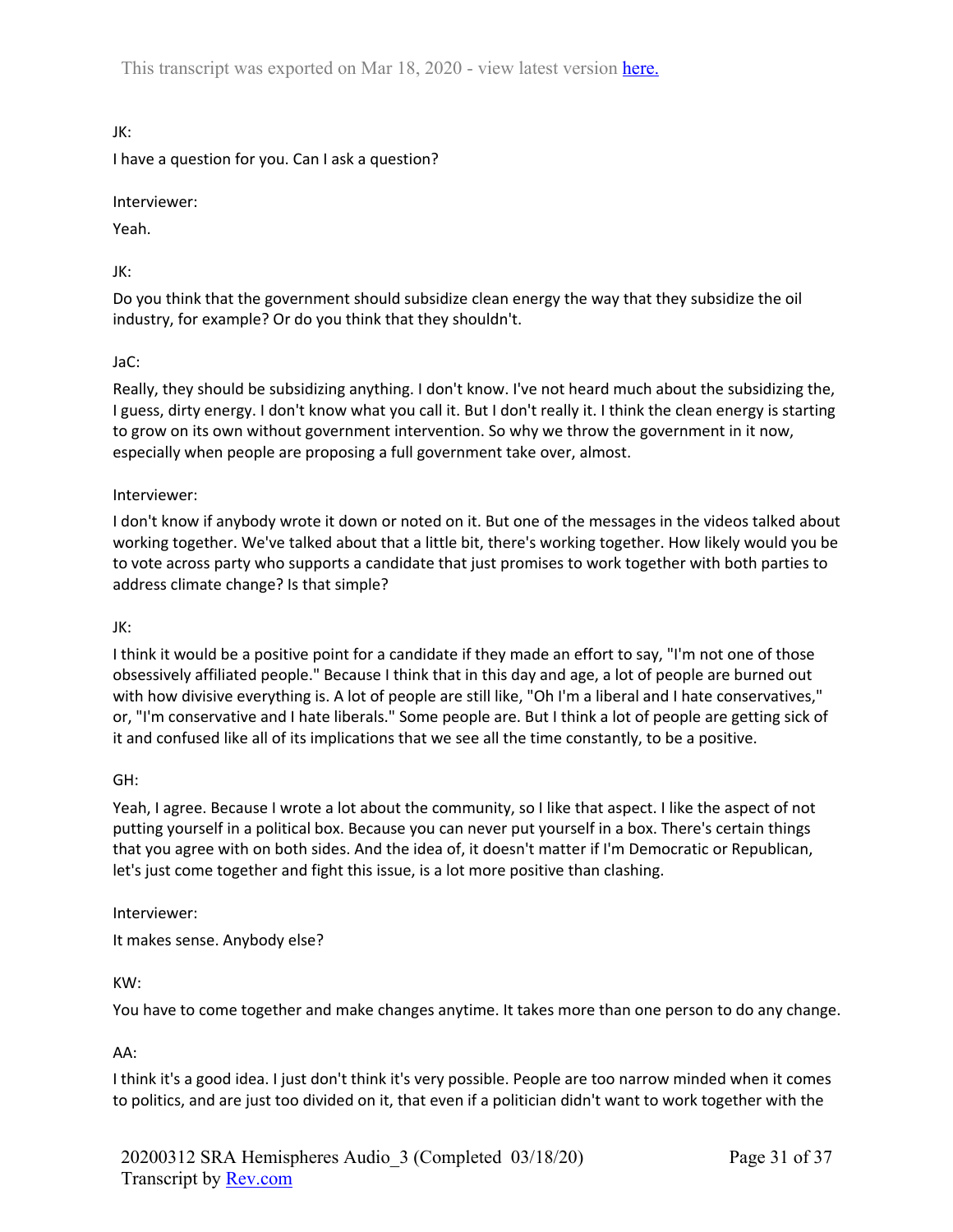other party, they wouldn't want to support that other one in any way just because of their political beliefs. But I don't think it would get much ground.

#### Interviewer:

Would you vote to support? Would you support that candidate if they convinced you that that was what they stood for and that's what they could do? Would it encourage you to vote?

### JK:

If I was convinced, yeah.

### CK:

It's a plus definitely. I think you still have to weigh that with every other aspect of them, but it does help.

### Interviewer:

What did you see in the videos that changed or reinforced your interest in voting? Were are you interested in voting at all before you came in here today? That's probably a good question to start.

#### KW:

I'd say video L, which is the video I voted for. Because it was the one out of three videos that motivated me to take action. Because it made me concerned and then inspired me.

#### Interviewer:

What about it raised concern with you and inspired you? Is there any specifics in that message that did that?

#### KW:

The weather first and foremost, and fossil fuels. I don't know much about those, but it sounded pretty convincing.

#### Interviewer:

Interesting. You guys is there anything that in those videos that either changed your interest in voting or really made you say, "That's why I voted." Or , "That's why I plan to vote."

## CK:

I thought it seemed pretty standard political... It didn't seem different from anything I would expect to see.

#### AA:

So I said it wasn't really... What was unique about it is not privy anything. They just seemed like the regular you would just see in between commercials. But nothing about popped out or stood out about them.

#### Interviewer: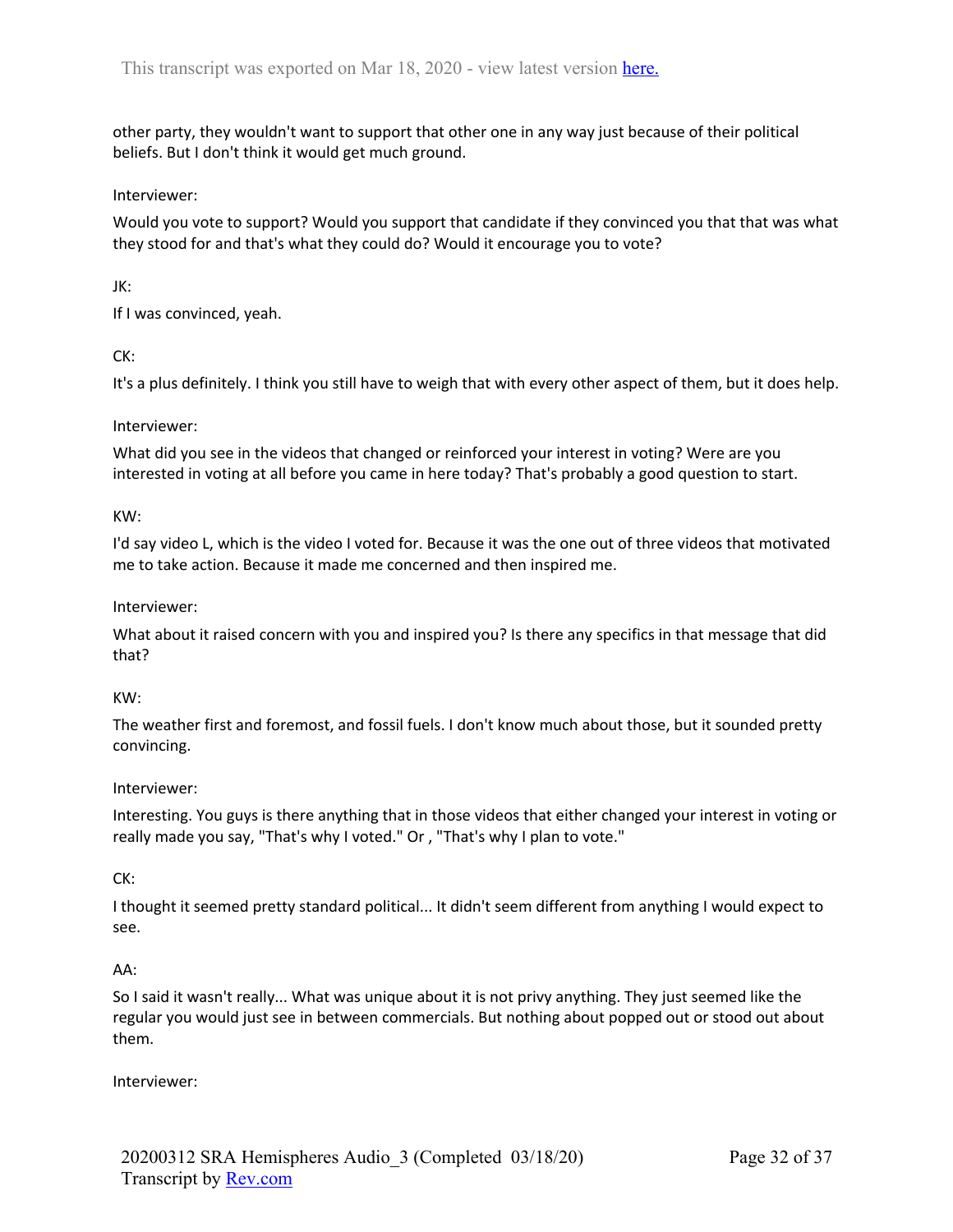Do you have any ideas for things that maybe could make them stand out? I think we talked about maybe making the environment or climate change personnel. Would something like that do that for you?

JOC:

I think that-

JK:

Sorry. [crosstalk 01:35:21]. No, go ahead.

JOC:

... okay. I think that if your goal here is to unite the parties in addressing this issue, take examples from both sides. What do people on the right say about addressing climate change and what do people on the left say about addressing climate change, and trying to find some middle ground there to actually make progress instead of buzzwords. Because if I'm being honest, the impression I got from the videos the message I thought was underlying was support climate change.

JOC:

Especially when it's talking about things like making clean energy affordable. I know that's something that would come from the Democrat side. So the underlying message to me was trying to say, "Care about climate change, vote Democrat."

JK:

I agree with that a lot. And I think that, like we talked about, they were all pretty vague. But depending on if they were really a commercial for a candidate or for...

Interviewer:

Or for a house bill [crosstalk 01:36:40].

JK:

Yeah. If it was for something specific. Then it would be really effective if they took opinions that they know are popular from both sides. I think that would be really effective.

Interviewer: Bridge the gap?

JK:

Yeah.

Interviewer:

All right. I want you two to sound off as we bring this to the end. So throwing the thought of, who cares about the climate and environmental issues we've been talking about. What thing is most influential to you in your decision to vote?

AA: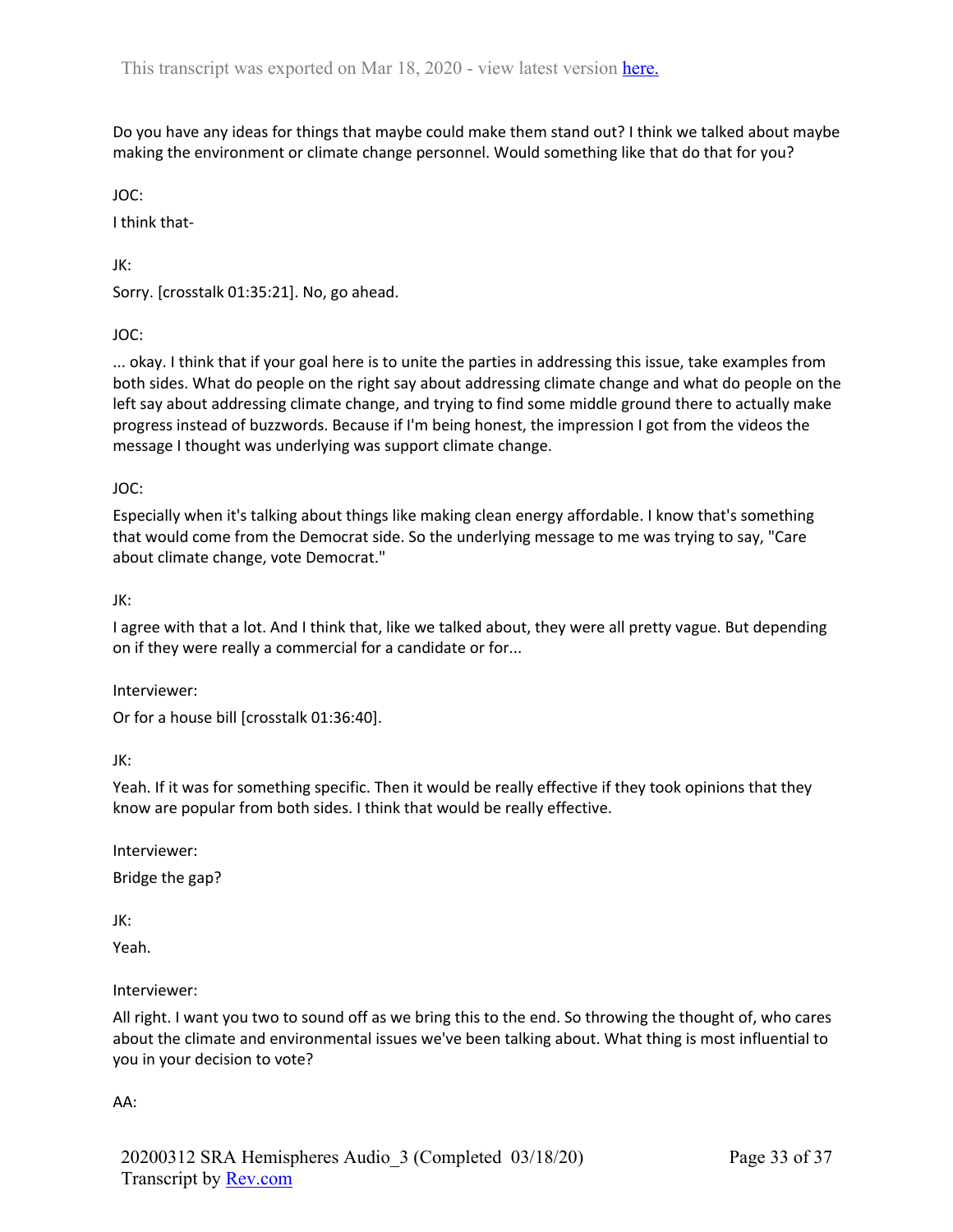Follow through. And that was being said. If someone says something, especially the politic, I would hope that they would follow through before election not after election.

JOC:

Probably supporting the claims. So what they're claiming that they're going to do, explain how it could affect everybody, not just the environment, but individual impact for day to day life or whatever it could be.

Interviewer: Making it personal?

JOC:

Mm-hmm (affirmative).

JK:

I'm more likely to vote for someone who talks about income inequality, incremental justice reform specifically.

Interviewer:

Those are the issues you're passionate about?

JK:

Yeah.

JaC:

Having an action plan. A lot of politicians just use buzzwords, or they don't actually have a plan, or convey a plan of how they're going to achieve things. And if a politician comes up with something that is relevant to people, and they actually have a plan and can tell that to an audience of how they're going to achieve it over time. It's a lot more reason to lean towards them.

GH:

I'm of the action too. Actually show that you're going to do something, less talk.

Interviewer:

Less talk, more action?

KW:

Yeah. I would say that too, more follow through. I'd like to see something go the way that they're saying before...

Interviewer:

What if they try and fail? [crosstalk 01:38:59].

MS:

20200312 SRA Hemispheres Audio\_3 (Completed 03/18/20) Transcript by Rev.com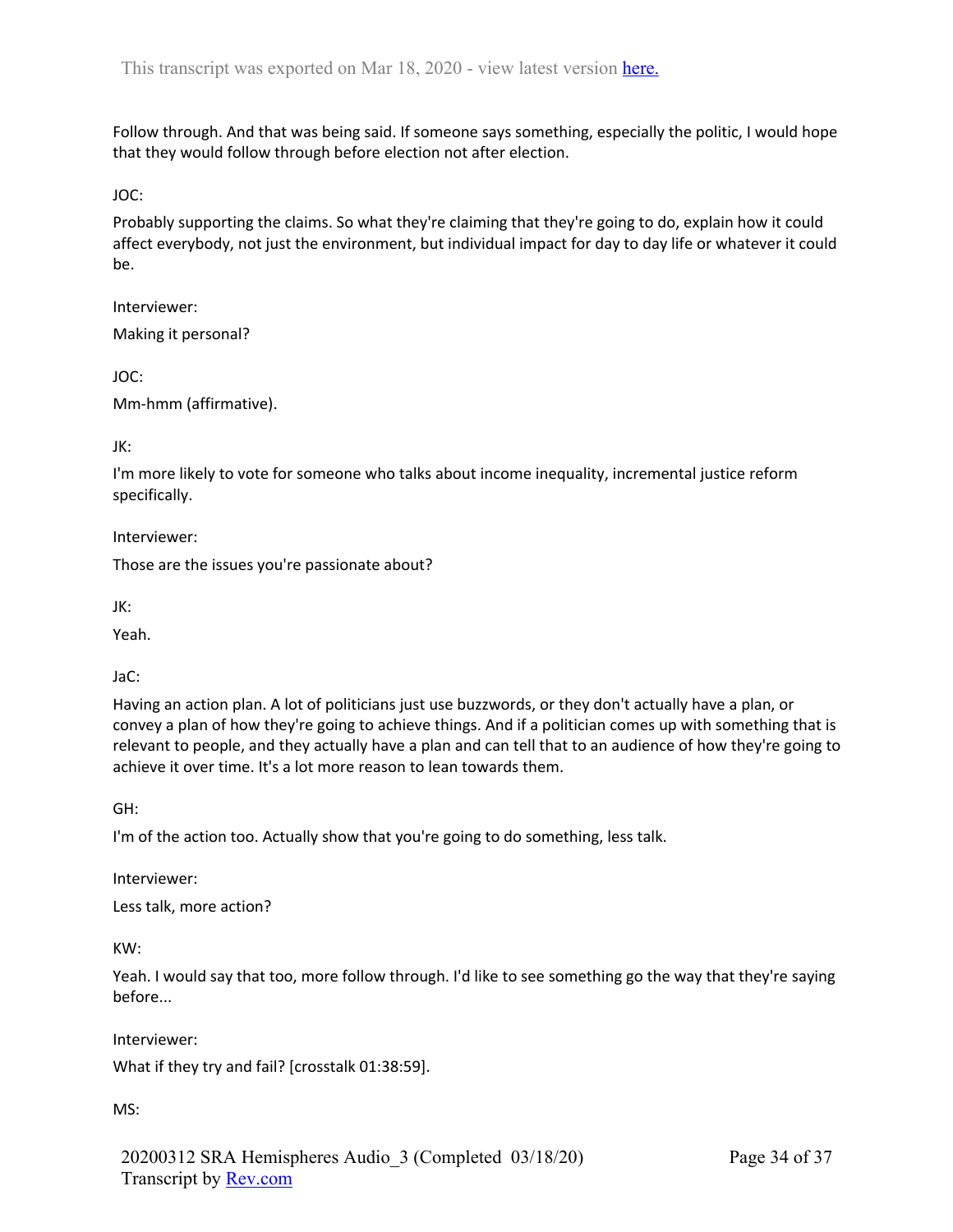It happens. It happens sometimes.

Interviewer:

Right?

MS:

Yeah. Can I ask a question?

Interviewer:

Sure.

MS:

What do politicians do that make us think that they're going through? Really? If you were a politician, how would you make people believe that you were going to pull through?

JK:

Numbers.

MS:

Numbers.

KW:

Definitely, people love numbers.

GH:

Yeah, people love numbers.

KW:

Numbers in people and numbers in finances. You know what I mean? So if a politician could get up there and be like, "This month we've had over 300 people put their toilet tissue in the garbage can instead of flushing." Things like that. Incentives, stuff like that. Community, like GH was saying. Really [inaudible 01:39:55].

GH:

Yeah. I know that community is everything, so I like to focus on..

Interviewer:

We're all in it together?

GH:

No, not so much the boxes.

MS: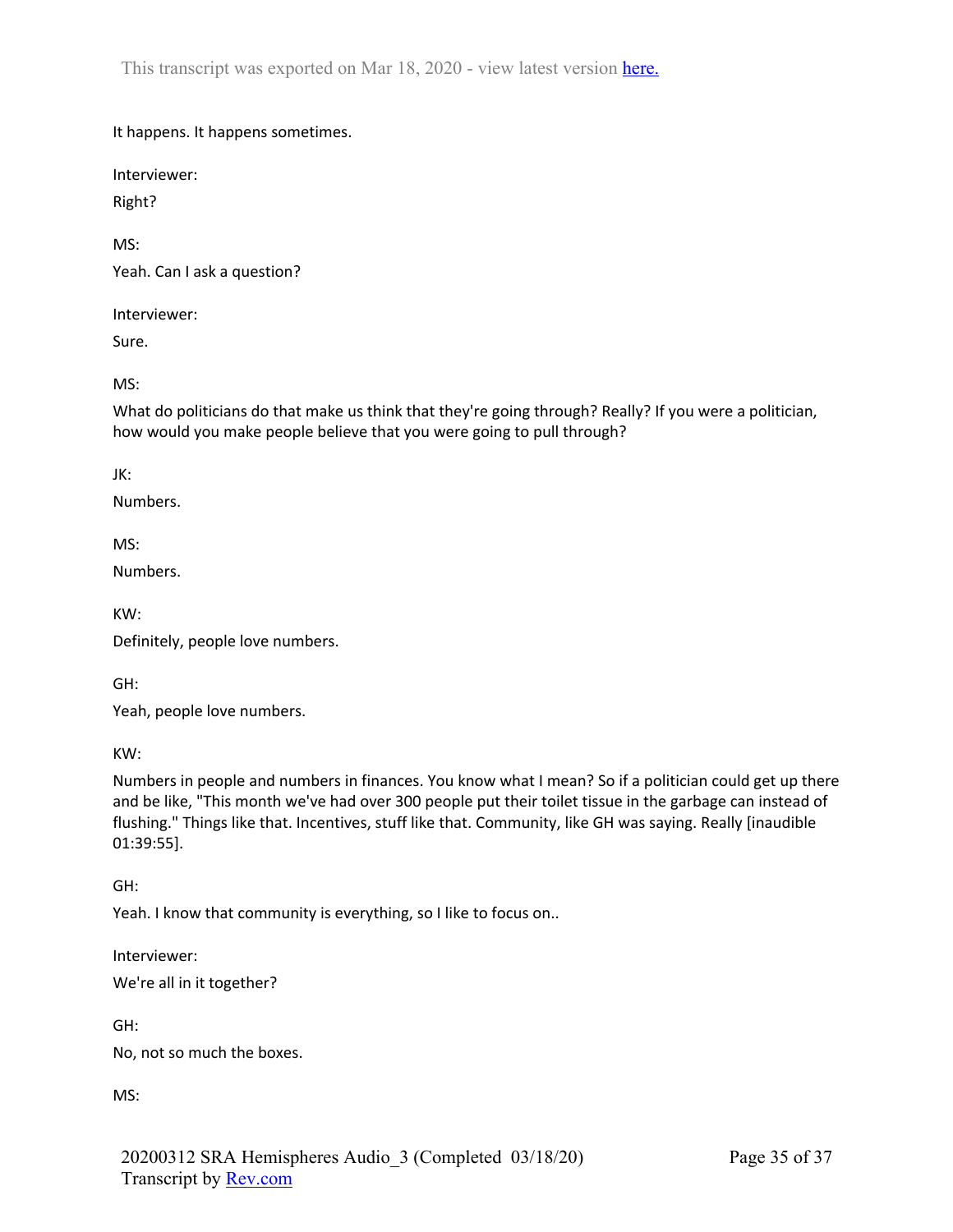I grew up, my mom is very, very conservative. And my dad is very, very liberal. So I've always seen both of them come together. And despite their differences, they can agree on all the things. And growing up I've always really liked that because they are polar opposites, and yet they come together so well. And I think that that would be important in everyday politics, so much just like community. And that's just me. I mean that's just something I've grown up with, seeing opposites come together as a community. So that's important to me.

#### Interviewer:

Okay, cool. All right. Does anybody have anything else they want to add? I mean, I worked [crosstalk 01:41:00].

### JOC:

I didn't answer the first question. Sound economic policy is important to me, especially with things that may not be directly economic like health care, what are the impacts of those on the economy.

#### Interviewer:

How do you determine what sound economic policy? This is just me asking curiosity question.

### JOC:

I don't know. It's honestly hard to evaluate. It depends on the exact issue. I guess the big hot button, one is universal health care right now. And the big like far left thing with Bernie and universal healthcare for all. Eliminating the healthcare industry basically [inaudible 01:41:42] in private insurance. There's a ton of economic ramifications for that. All those companies would basically be put out of business, and things like that.

#### JOC:

There's more specific things like interest rates and the fed, which is the... I mean, no, elected officials don't control that. But just I would say evaluating how things are going to impact the economy, tax rates and things like that.

#### Interviewer:

We didn't really have a long conversation about jobs. Last question. How climate policy and environmental policy affect jobs... At your point in your life, and I have feeling that's why we didn't come from. Is tying environmental policy and climate policy to jobs an important message for you?

## JK:

Yeah, I think so.

Interviewer:

Why?

JK:

I think that the change... Like JOC said, making changes really affects the economy and that can last for a super long time across a bunch of different areas.